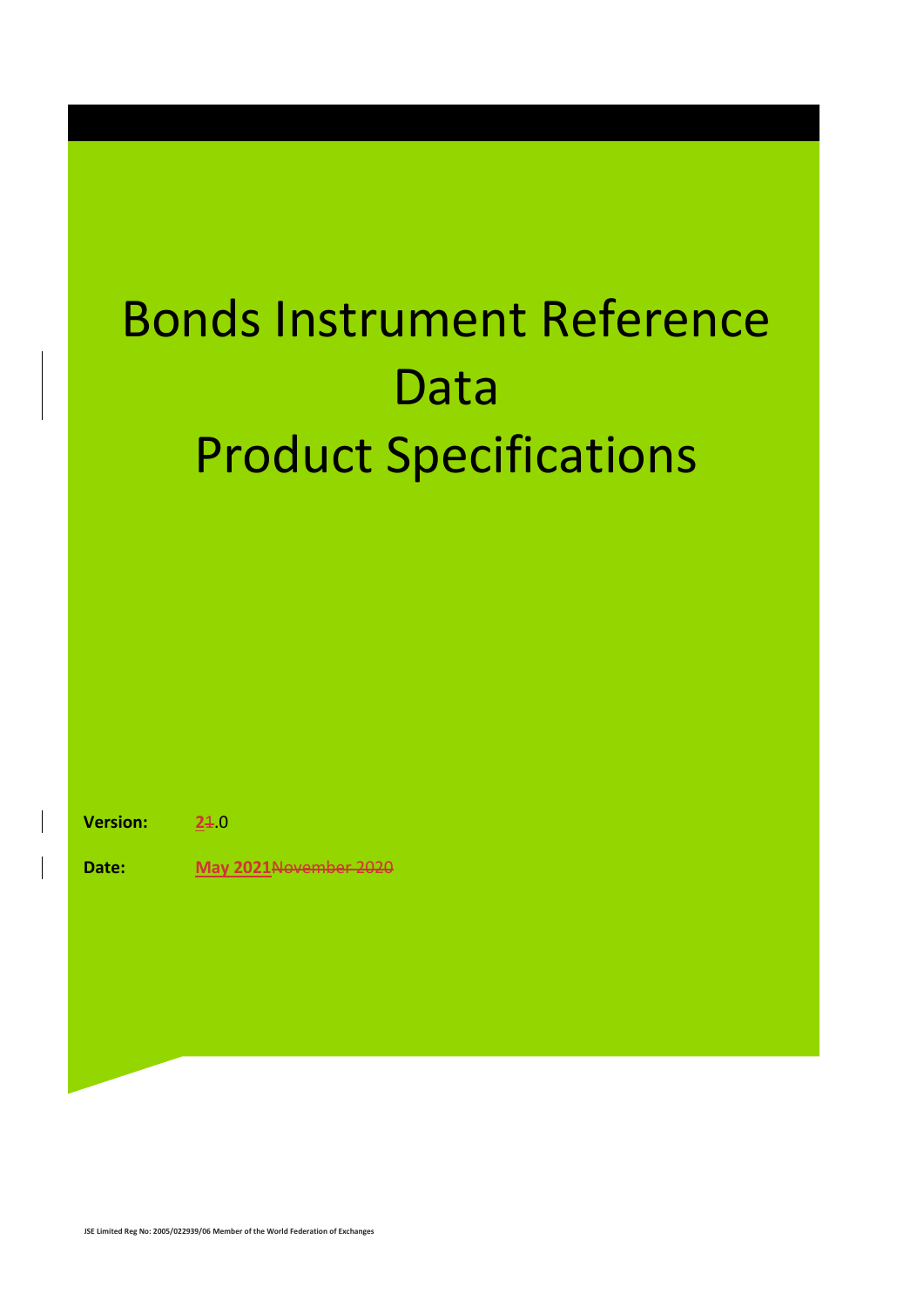#### **TABLE OF CONTENTS**

| 3.1  |  |
|------|--|
| 3.2  |  |
|      |  |
| 4.1  |  |
| 4.2  |  |
| 4.3  |  |
| 4.4  |  |
| 4.5  |  |
| 4.6  |  |
| 4.7  |  |
| 4.8  |  |
| 4.9  |  |
| 4.10 |  |
| 4.11 |  |
| 4.12 |  |
| 4.13 |  |
| 4.14 |  |
|      |  |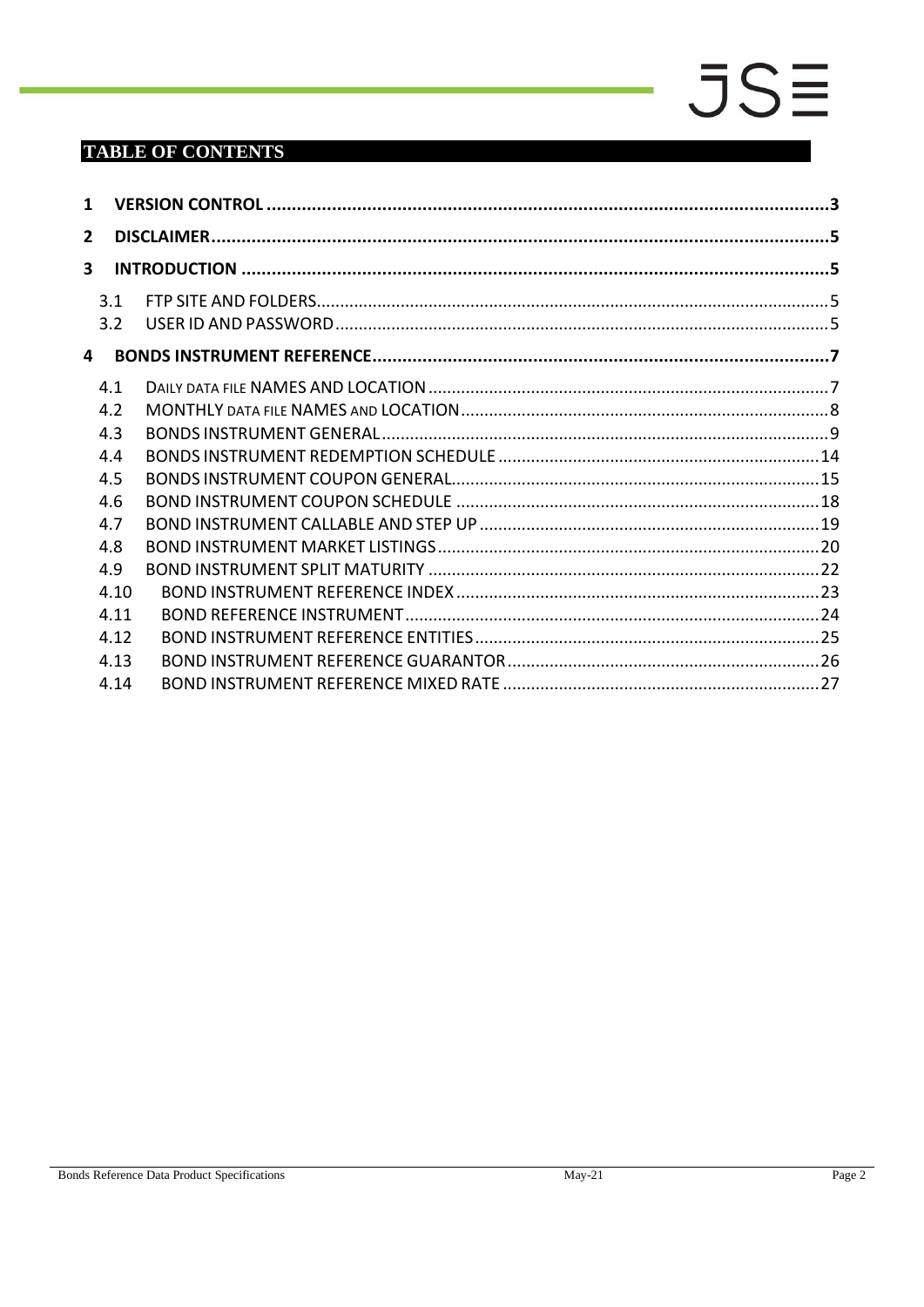#### **JSE Contact Details**

**One Exchange Square Gwen Lane Sandown, 2196**

#### **Market Data Department: 27 11 520 7157 or email [MDClients@jse.co.za](mailto:MDClients@jse.co.za)**

**Website: [www.jse.co.za](http://www.jse.co.za/)**

#### <span id="page-2-0"></span>**1 VERSION CONTROL**

| <b>Version Author</b> |                                  | <b>Date</b>     | <b>Reason for Change</b>                                                                                                                                                                                                                                                                                                                                                                                                                                                                                                                                                                                                                                                                                                                                                                                                                                                                                                                                                             |
|-----------------------|----------------------------------|-----------------|--------------------------------------------------------------------------------------------------------------------------------------------------------------------------------------------------------------------------------------------------------------------------------------------------------------------------------------------------------------------------------------------------------------------------------------------------------------------------------------------------------------------------------------------------------------------------------------------------------------------------------------------------------------------------------------------------------------------------------------------------------------------------------------------------------------------------------------------------------------------------------------------------------------------------------------------------------------------------------------|
| 1.0                   | <b>Market Data Products Team</b> | <b>Nov 2020</b> | <b>Initial Document Creation</b>                                                                                                                                                                                                                                                                                                                                                                                                                                                                                                                                                                                                                                                                                                                                                                                                                                                                                                                                                     |
| 2.0                   | <b>Market Data Products Team</b> | <b>May 2021</b> | Cater for the following enhancements:<br><b>Instrument General</b><br><b>New Issuer field</b><br>Ensure date format is YYYY/MM/DD<br>on all date fields<br>Change sorting order on Issuer Name in<br>alphabetical order and then thereafter<br>ordered in 'JSE Alpha code' alphabetical<br>and incrementally.<br><b>Issuer Type field must display full</b><br>description and not only the code<br>Sector field must display both code & full<br>description<br>Sub-Sector field must display both code<br>& full description<br>Major Division field must display both<br>code & full description<br><b>Coupon General</b><br>All field value must be in sentence case<br>and must align to the data in JSE system.<br><b>Business Day Convention field must</b><br>display full description and not only the<br>code.<br>Reference Rate field must display full<br>description and not only the code.<br>Over/Under field must display full<br>description and not only the code. |
|                       |                                  |                 | Day Count Convention field must display<br>full description and not only the code.                                                                                                                                                                                                                                                                                                                                                                                                                                                                                                                                                                                                                                                                                                                                                                                                                                                                                                   |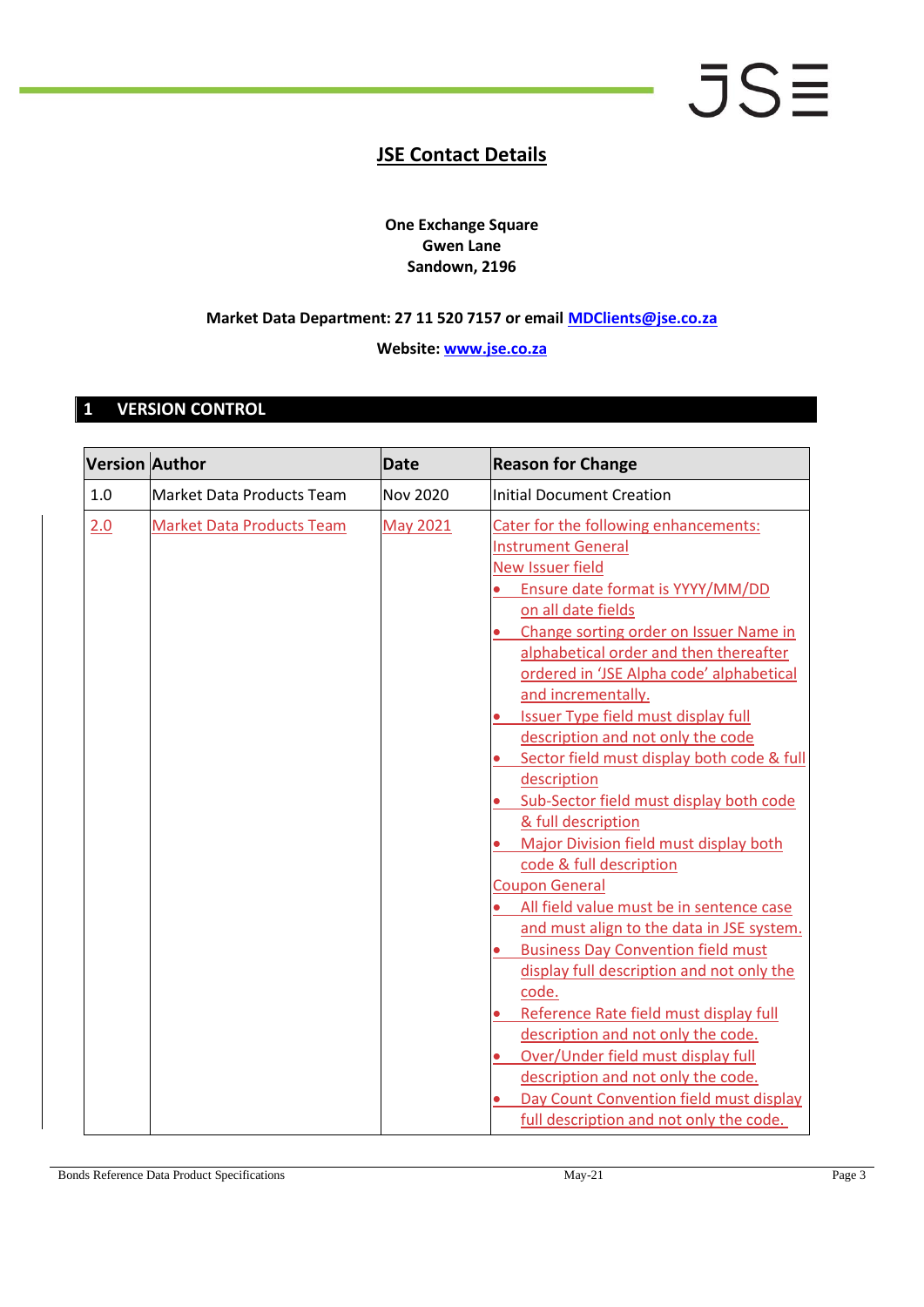|  | Last Day to Register for Maturity Amount              |
|--|-------------------------------------------------------|
|  | field must be populated for zero coupon               |
|  |                                                       |
|  | notes.                                                |
|  | Base CPI field value must be displayed in             |
|  | full and not rounded/truncated.                       |
|  | Linked\Reference Index field must be                  |
|  | populated where applicable with values                |
|  | aligned to what is captured on the JSE                |
|  | system.                                               |
|  | <b>Reference Instrument</b>                           |
|  | <b>Remove field named FYE Month</b>                   |
|  | <b>Reference Entities</b>                             |
|  | <b>Remove following fields</b>                        |
|  | Reference Entity JSE Alpha Code field                 |
|  | Entity / Role Type                                    |
|  | <b>Role Sub Type</b>                                  |
|  | <b>FYE Month</b>                                      |
|  | Guarantor                                             |
|  | Remove the following fields:                          |
|  | <b>Guarantor JSE Alpha Code</b>                       |
|  | <b>FYE Month</b>                                      |
|  | <b>Mixed Rate</b>                                     |
|  | Ensure that there are no duplicate                    |
|  | records for the 1st or 2nd leg.                       |
|  | Leg Business Day Convention field must                |
|  | display full description and not only the             |
|  | code.                                                 |
|  | Leg Reference Rate field must display full            |
|  | description and not only the code.                    |
|  | Leg Over/Under field must display full                |
|  | description and not only the code.                    |
|  | Ensure the Leg Reference Rate field is                |
|  | accurately populated and is aligned to                |
|  | what is captured on Aurum.                            |
|  | Ensure the Leg Coupon Frequency field is<br>$\bullet$ |
|  | accurately populated and is aligned to                |
|  | what is captured on Aurum.                            |
|  | <b>Market Listing</b>                                 |
|  | For the Bond ETP indicator field default              |
|  | all NULL values to N.                                 |
|  |                                                       |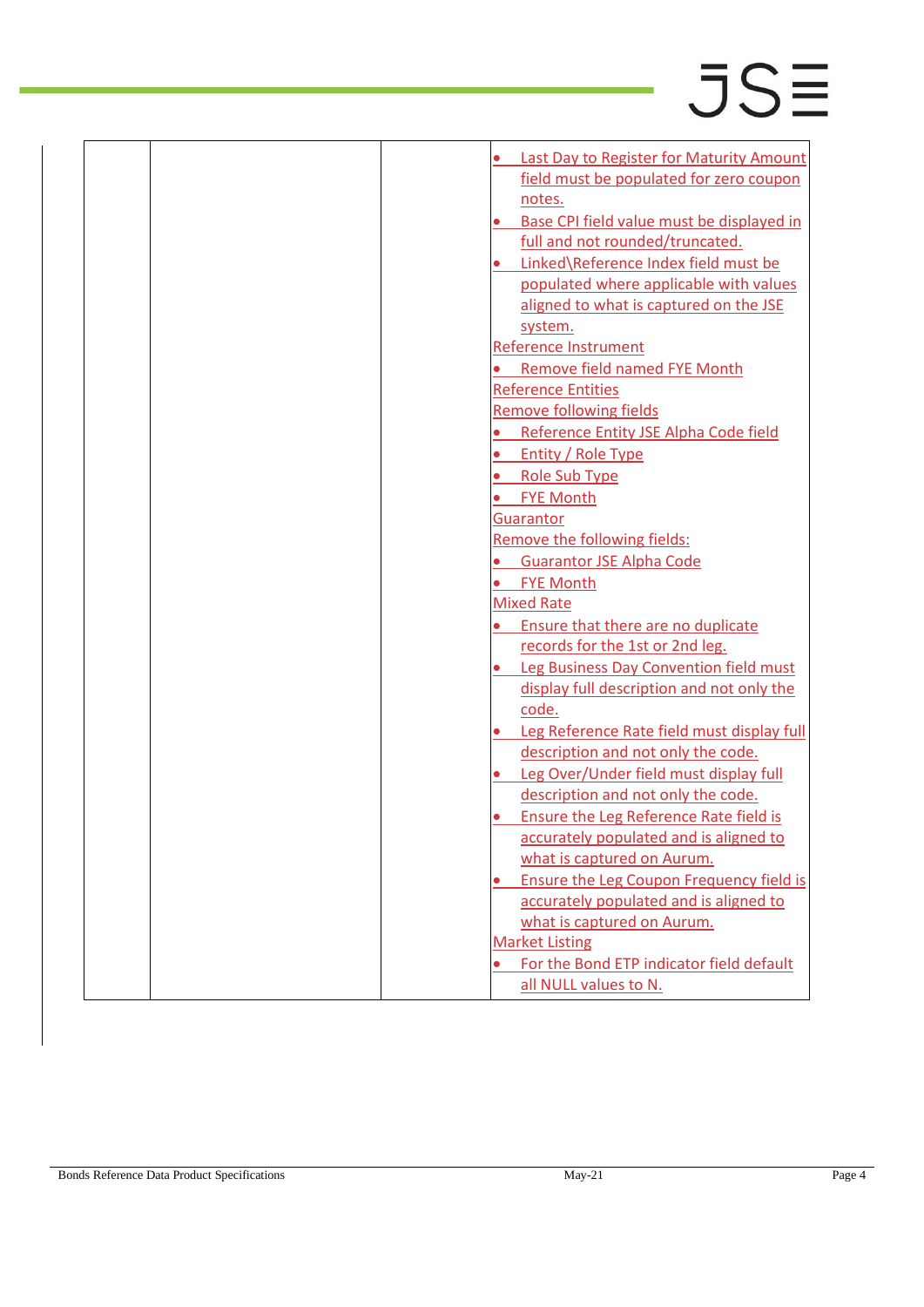#### <span id="page-4-0"></span>**2 DISCLAIMER**

This document is strictly for informational purposes solely for developing or operating systems for your use that interact with the market data systems of the JSE. The JSE reserves the right to withdraw, modify, or replace the specification (or any part thereof) at any time by means of a notice to contracted clients.

To the extent allowed by law, JSE does not (expressly, tacitly or impliedly) guarantee or warrant the availability, sequence, accuracy, completeness, reliability or any other aspect of any of the information contained in, linked to or distributed through these specifications, or that the information contained therein are up to date. Prospective subscribers that are interested in subscribing to either the daily or monthly data products must contact the Market Data Department in writing via [MDSalesTeam@jse.co.za.](mailto:MDSalesTeam@jse.co.za)

#### <span id="page-4-1"></span>**3 INTRODUCTION**

This document contains the data product specifications for the following data products:

- 1. Bonds Instrument Reference
- 2. New Bonds Listing (Under Construction)
- 3. Bonds Corporate Actions Schedule (Under Construction)
- 4. Bonds Coupon Rate Update (Under Construction)

#### <span id="page-4-2"></span>**3.1 FTP SITE AND FOLDERS**

The files are made available via the Information Delivery Portal (IDP), which is the JSE's primary client facing FTP server. IDP is access controlled so access requires an approved IDP user ID and password.

Access to IDP is facilitated via different protocols. Refer to the Information Delivery Portal Connectivity document for access and other pertinent information:

<https://www.jse.co.za/services/market-data/technical-documents>

#### <span id="page-4-3"></span>**3.2 USER ID AND PASSWORD**

- 1. If you are a new IDP user, a representative from the JSE Market Data Support team will provide you with your User ID and password.
- 2. On request, and if reasonable, more than one User ID will be provided to address primary and backup needs.

Bonds Reference Data Product Specifications and the matrix of the May-21 Page 5 Page 5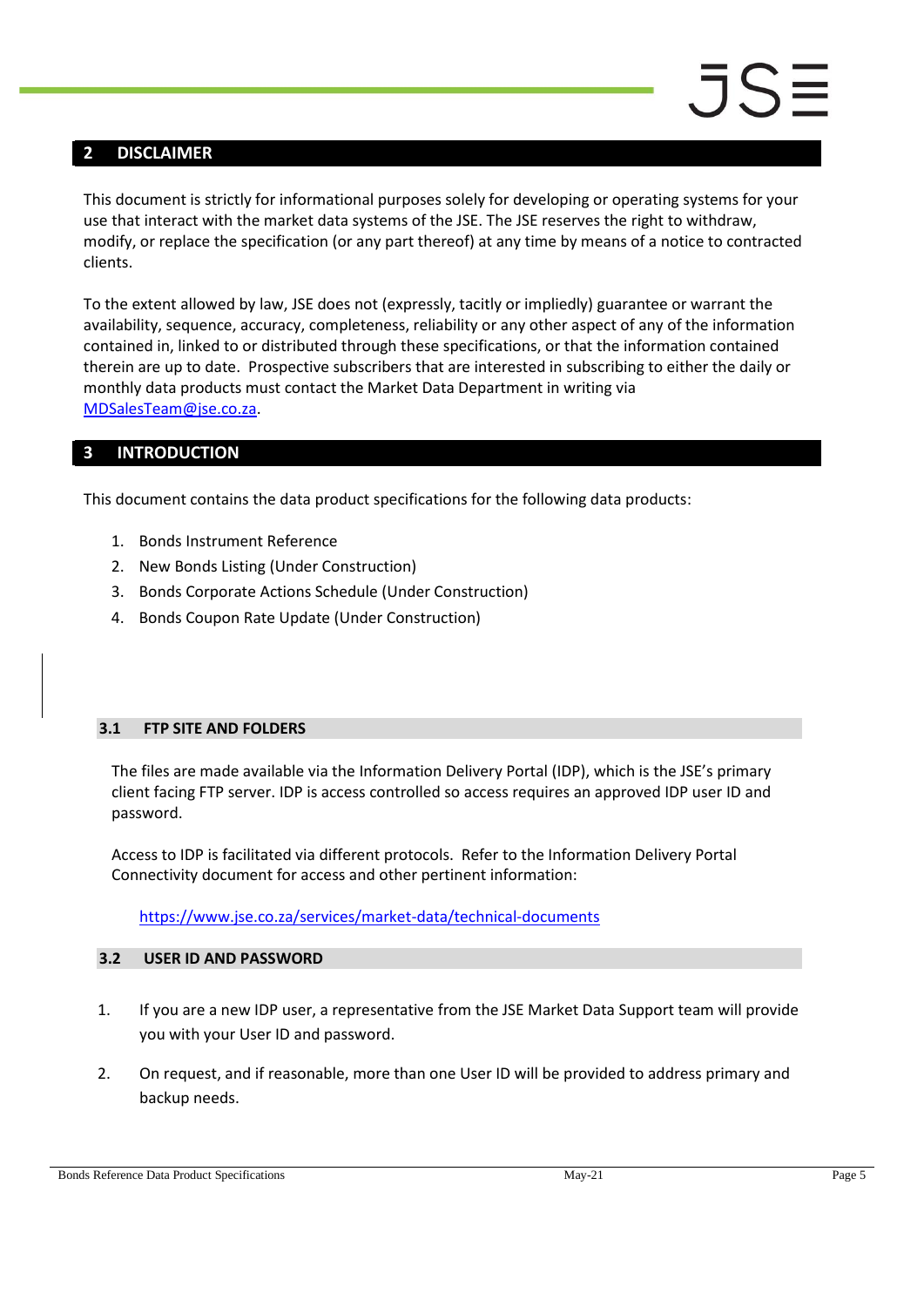- 3. Depending on the nature of the use, we will provide a User ID suitable for manual human based access and/or a User ID suitable for automated system based access. A human based User ID caters for manual access, and is used as a backup to a system-based access. The password for human based User IDs expire once a month and system based User IDs expire once a year.
- 4. An Account Manager from the Market Data Sales team will contact you to confirm receipt of the data file(s), User ID and Password.
- 5. The onus is on you to test as soon as you have received the above-mentioned information to ensure that you can successfully access the IDP server.

Should you experience any problems relating to the information communicated to you or the actual testing using the provided information, please contact the under-mentioned teams for assistance:

| Client Service Centre  | 011 520 7777 / 7799            |
|------------------------|--------------------------------|
| Market Data Department | 011 520 7000 (Via Switchboard) |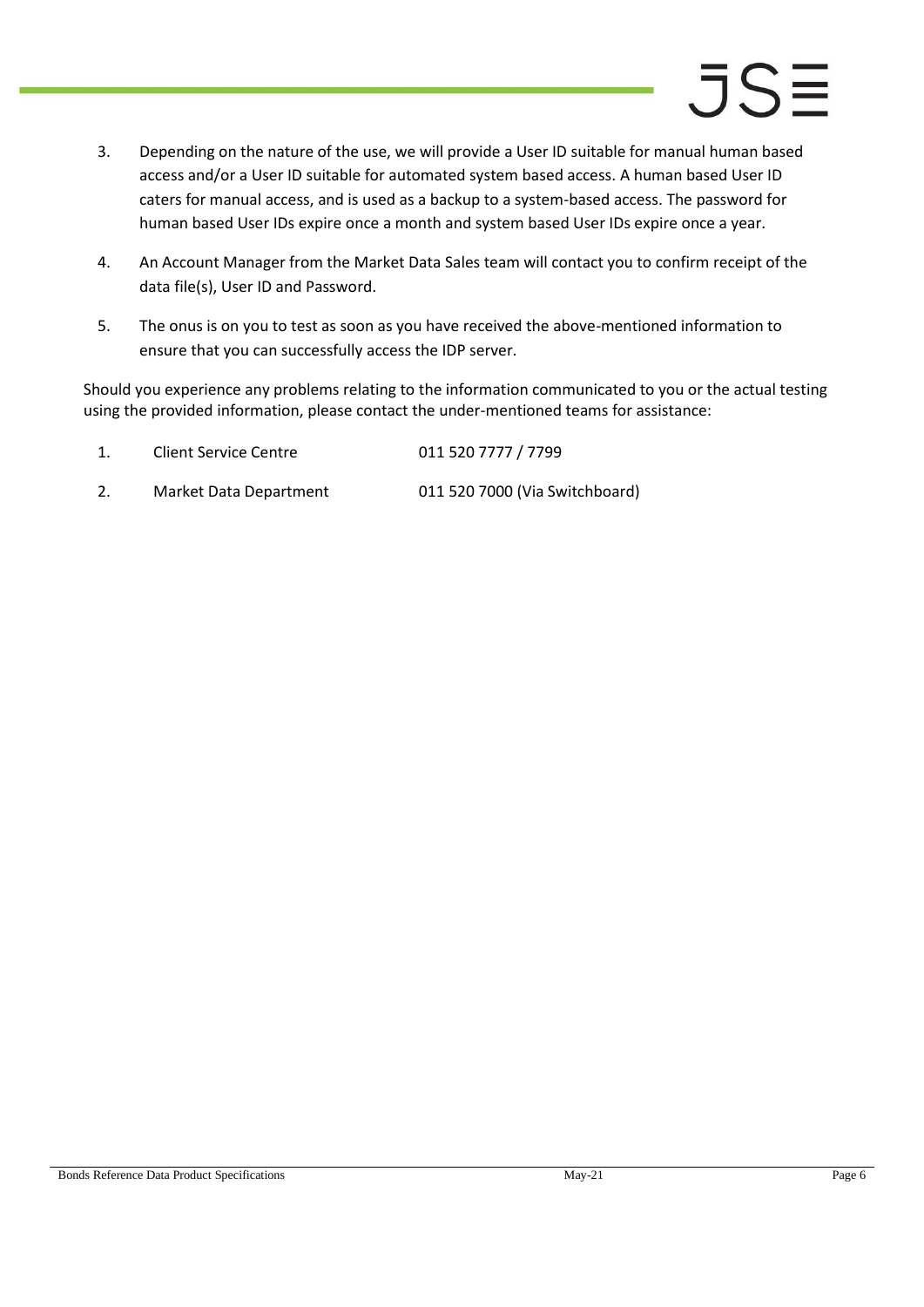#### <span id="page-6-0"></span>**4 BONDS INSTRUMENT REFERENCE**

The Bonds Instrument Reference data product provides key reference data of all *listed* instruments in the Bond Market. The bonds listed in this report are the primary driver in the SA Capital Market.

Because of the nature of the data, where some data has a one-to-many relationship, this data product comprises of a primary general section as well as a number of secondary data sections, each providing a complementary but distinct different set of data.

For the benefit of both human and system based consumption, the data product is available in both CSV and Excel formats. The CSV version comprises a number of different separate data files while the Excel version comprises a number of sheets in one workbook.

The product is available at the end of each business day for daily data subscribers, with a copy of the product made available at the end of the last business day of the month for monthly data subscribers.

To cater for historical retrieval, the daily and monthly data files for the last rolling 40 business days will be available on the IDP server with the historical data files sufficed with " yyyymmdd".

#### **Primary General Data set**

1. Bonds Instrument General

#### **Secondary data sets**

- 2. Bonds Instrument Redemption Schedule
- 3. Bonds Instrument Coupon General
- 4. Bonds Instrument Coupon Schedule
- 5. Bonds Instrument Callable Step Up
- 6. Bonds Instrument Market Listing
- 7. Bonds Instrument Split Maturity Schedule
- 8. Bonds Instrument Reference Index
- 9. Bonds Instrument Reference Instrument
- 10. Bonds Instrument Reference Entities
- 11. Bonds Instrument Guarantor
- 12. Bonds Instrument Mixed Rate

#### <span id="page-6-1"></span>**4.1 DAILY DATA FILE NAMES AND LOCATION**

| <b>CSC Format File Names</b>                      | <b>IDP Folder Location</b>   |
|---------------------------------------------------|------------------------------|
| Bonds Instrument General_YYYYMMDD.csv             | DISTRIBUTION\Bonds Market    |
| Bonds Instrument Redemption Schedule_YYYYMMDD.csv | Prod\Market Data\Daily Bonds |
| Bonds Instrument Coupon General YYYYMMDD.csv      | Instrument Reference\        |
| Bonds Instrument Coupon Schedule YYYYMMDD.csv     |                              |
| Bonds Instrument Callable Step Up YYYYMMDD.csv    |                              |

Bonds Reference Data Product Specifications **May-21** May-21 Page 7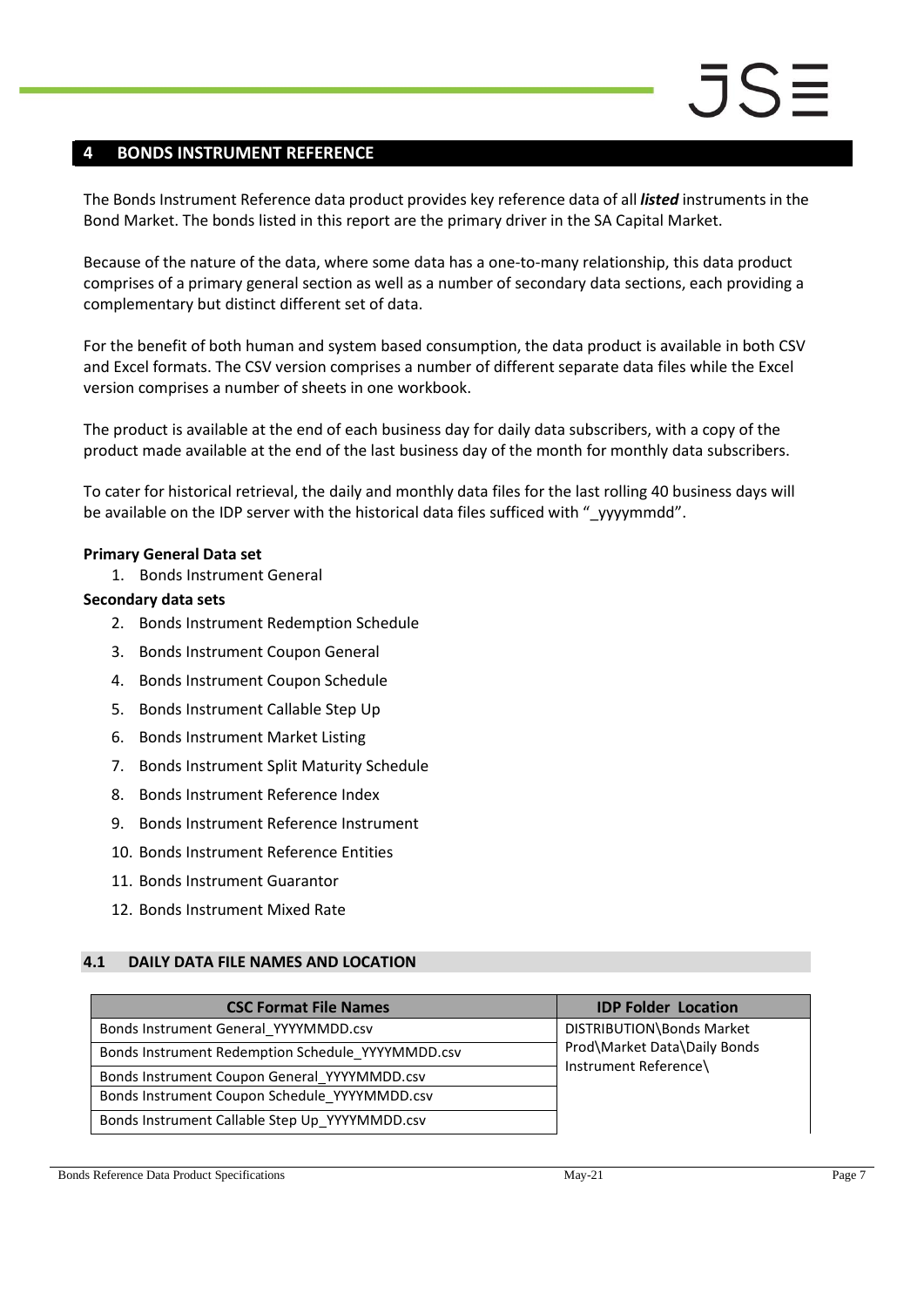| Bonds Instrument Market Listing_YYYYMMDD.csv          |
|-------------------------------------------------------|
| Bonds Instrument Split Maturity Schedule YYYYMMDD.csv |
| Bonds Instrument Reference Index YYYYMMDD.csv         |
| Bonds Instrument Reference Instrument YYYYMMDD.csv    |
| Bonds Instrument Reference Entities YYYYMMDD.csv      |
| Bonds Instruments Guarantor YYYYMMDD.csv              |
| Bonds Instrument Mixed Rate YYYYMMDD.csv              |

| <b>Excel Format File Names</b>         | <b>IDP Folder Location</b>                                                         |
|----------------------------------------|------------------------------------------------------------------------------------|
| Bonds Instrument Reference YYYMMDD.xls | DISTRIBUTION\Bonds Market<br>Prod\Market Data\Daily Bonds<br>Instrument Reference\ |

#### <span id="page-7-0"></span>**4.2 MONTHLY DATA FILE NAMES AND LOCATION**

| <b>CSV Format File Names</b>                                  | <b>IDP Folder Location</b>     |  |  |
|---------------------------------------------------------------|--------------------------------|--|--|
| Monthly Bonds Instrument General YYYYMMDD.csv                 | DISTRIBUTION\Bonds Market      |  |  |
| Monthly Bonds Instrument Redemption Schedule YYYYMMDD.csv     | Prod\Market Data\Monthly Bonds |  |  |
| Monthly Bonds Instrument Coupon General YYYYMMDD.csv          | Instrument Reference\          |  |  |
| Monthly Bonds Instrument Coupon Schedule YYYYMMDD.csv         |                                |  |  |
| Monthly Bonds Instrument Callable Step Up YYYYMMDD.csv        |                                |  |  |
| Monthly Bonds Instrument Market Listing YYYYMMDD.csv          |                                |  |  |
| Monthly Bonds Instrument Split Maturity Schedule YYYYMMDD.csv |                                |  |  |
| Monthly Bonds Instrument Reference Index YYYYMMDD.csv         |                                |  |  |
| Monthly Bonds Instrument Reference Instrument _YYYYMMDD.csv   |                                |  |  |
| Monthly Bonds Instrument Reference Entities YYYYMMDD.csv      |                                |  |  |
| Monthly Bonds Instruments Guarantor _YYYYMMDD.csv             |                                |  |  |
| Monthly Bonds Instrument Mixed Rate YYYYMMDD.csv              |                                |  |  |

| <b>Excel Format File Names</b>                 | <b>IDP Folder Location</b>                                                           |
|------------------------------------------------|--------------------------------------------------------------------------------------|
| Monthly Bonds Instrument Reference YYYMMDD.xls | DISTRIBUTION\Bonds Market<br>Prod\Market Data\Monthly Bonds<br>Instrument Reference\ |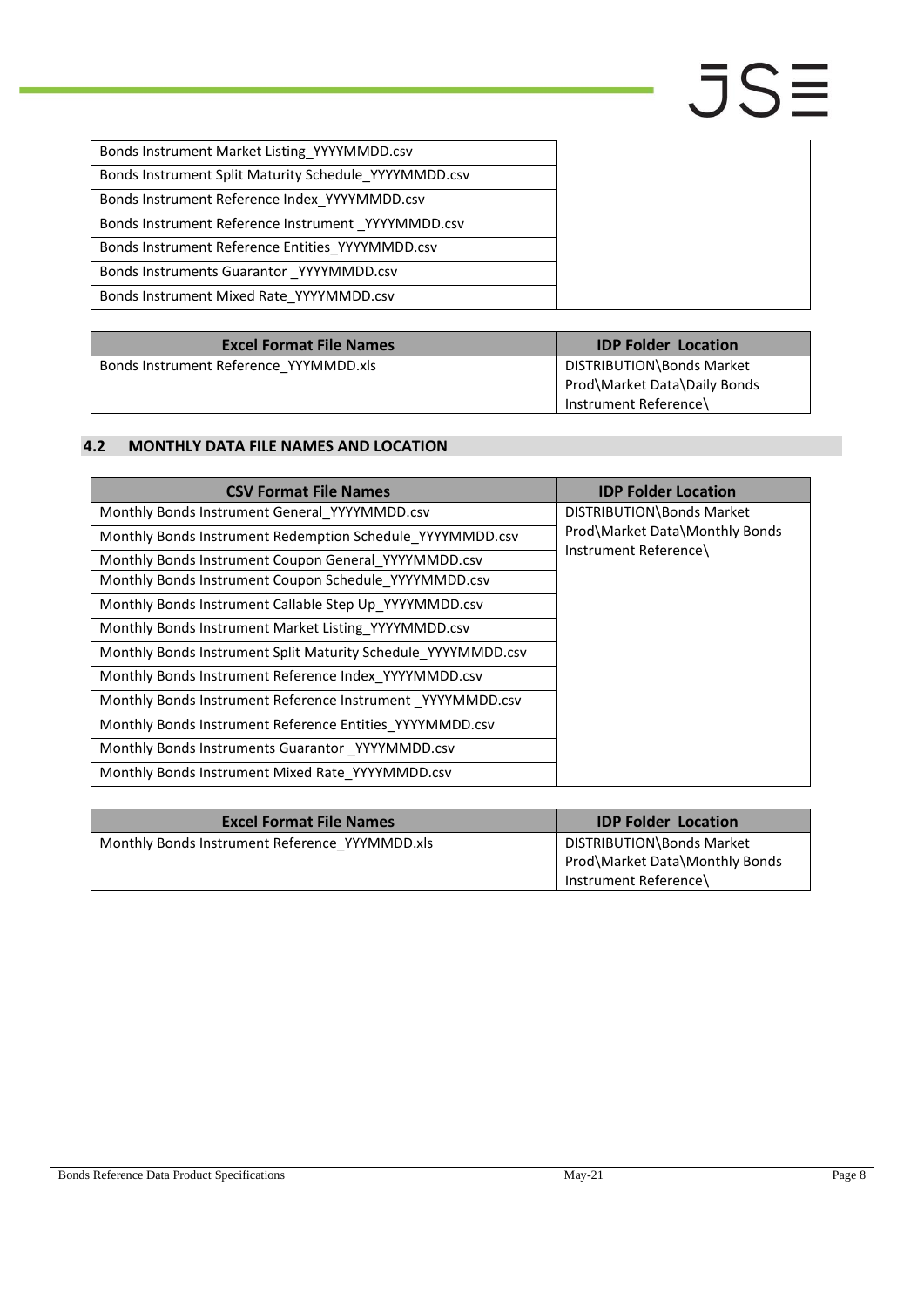#### **4.3 BONDS INSTRUMENT GENERAL**

| <b>CSV Version</b>     |                                   | <b>Excel Version</b>   |                                    |  |
|------------------------|-----------------------------------|------------------------|------------------------------------|--|
| <b>File Name</b>       | Bonds Instrument General YYYYMMDD | <b>Workbook Name</b>   | Bond Instrument Reference YYYYMMDD |  |
| File type              | CSV                               | <b>File Type</b>       | XLS                                |  |
|                        |                                   | <b>Sheet Name</b>      | General                            |  |
| <b>Field delimiter</b> | Semi-colon ":"                    | <b>Field Delimiter</b> | n/a                                |  |
| <b>File delimiter</b>  | <b>Blank Row</b>                  | <b>Sheet Delimiter</b> | <b>Blank Row</b>                   |  |
| <b>Total rows</b>      | Varies                            | <b>Total rows</b>      | Varies                             |  |
| <b>Total columns</b>   | Fixed $-376$                      | <b>Total cells</b>     | Fixed - 37 <del>6</del>            |  |

| <b>CSV Heading</b>          |                                              |               | <b>Excel Heading</b>         |                                              |                      |
|-----------------------------|----------------------------------------------|---------------|------------------------------|----------------------------------------------|----------------------|
|                             |                                              | Row,          |                              |                                              |                      |
|                             |                                              | <b>Column</b> |                              |                                              | <b>Cell</b>          |
| <b>File Title</b>           | Bonds Instrument General                     |               | <b>Sheet Title</b>           | <b>Bonds Instrument General</b>              | A1                   |
| <b>File Date</b>            | <pattern>/(Example)</pattern>                |               | <b>Sheet Date</b>            | <pattern>/(Example)</pattern>                | A2                   |
|                             | Date: <dd mmm="" yyyy="">/(10 Mar 2020)</dd> |               |                              | Date: <dd mmm="" yyyy="">/(10 Mar 2020)</dd> |                      |
| <b>File Column Headings</b> |                                              | $4.1 - 37$    | <b>Sheet Column Headings</b> |                                              | A6-AK <del>J</del> 6 |

<span id="page-8-0"></span>

| <b>Detail</b>                  |                                                                                                                                                       |        |           |  |  |
|--------------------------------|-------------------------------------------------------------------------------------------------------------------------------------------------------|--------|-----------|--|--|
|                                | <b>CSV</b>                                                                                                                                            | Excel  |           |  |  |
| <b>Field Name</b>              | <b>Field Description</b>                                                                                                                              | Column | Cell      |  |  |
| Universal Instrument Master Id | Unique ID assigned to any Instrument generated at the JSE.                                                                                            |        | A7        |  |  |
| JSE Alpha Code                 | Primary JSE identifier for the Debt Security as defined by the Issuer. Also referred to as<br>"Bond Code" or "Stock Code".                            |        | <b>B7</b> |  |  |
|                                | Is an alphanumeric field with a maximum length of 6 characters and always expressed in<br>Capital Letters.                                            |        |           |  |  |
|                                | Instruments listed with Issuer Type = "Greenbond" will end with 'G'.<br>Instruments listed with Issuer Type = "Professional Board" will end with 'F'. |        |           |  |  |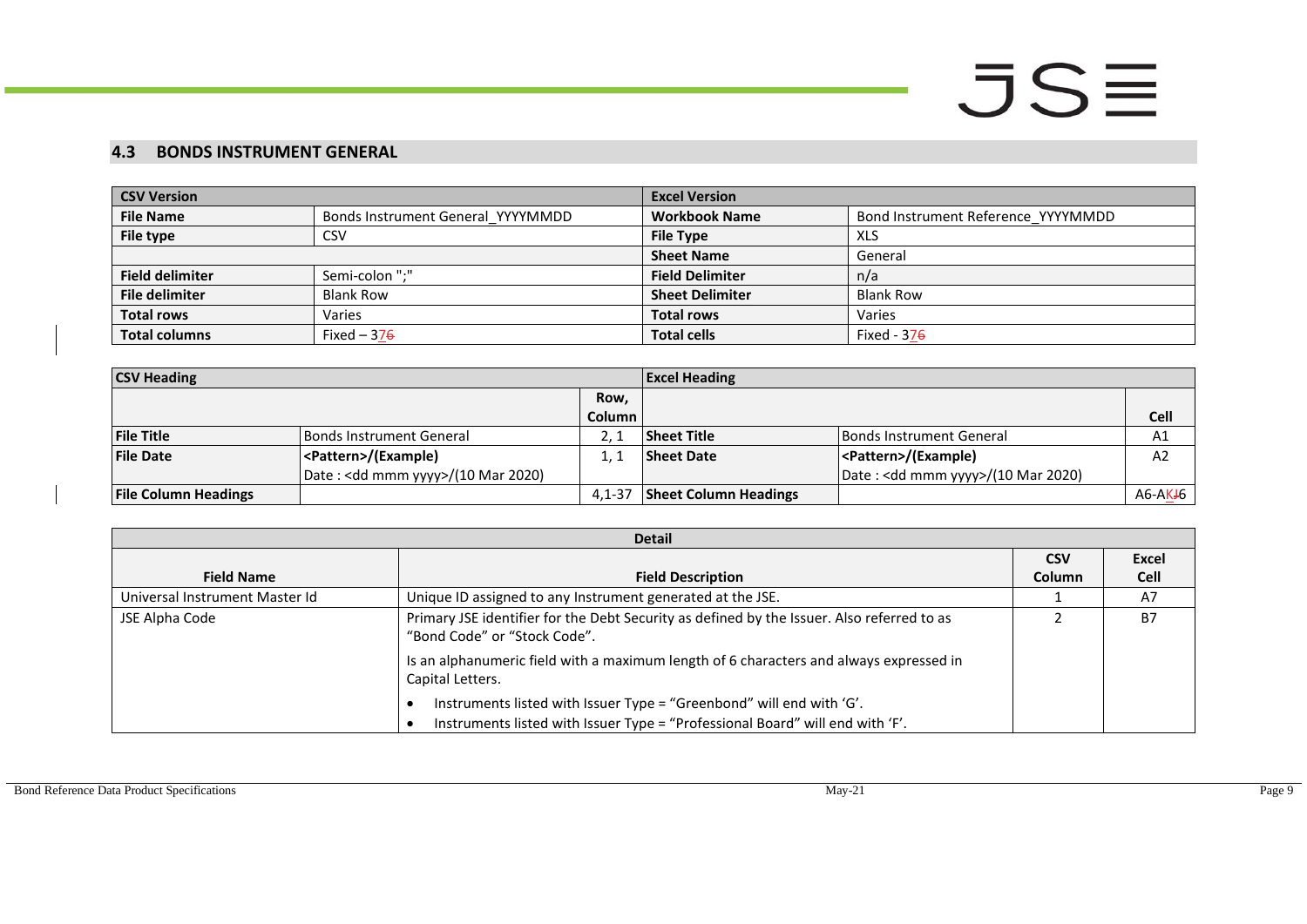|                      | Instruments listed with Issuer Type = "Project Bonds" will end with a 'R'.                                                                                                                                                                                                                                  |                |                  |
|----------------------|-------------------------------------------------------------------------------------------------------------------------------------------------------------------------------------------------------------------------------------------------------------------------------------------------------------|----------------|------------------|
| <b>ISIN</b>          | International Security Identification Number that the JSE generates for all South African<br>Instruments as the accredited National Numbering Agency for South Africa.                                                                                                                                      | $\overline{3}$ | C <sub>7</sub>   |
|                      | It is unique per instrument and a twelve-character number that consists of a two-letter<br>country code, followed by the nine-character alphanumerical national security identifier,<br>and a check digit. ISINs issued by the JSE for Debt Security instruments will have a "G" in<br>the third character. |                |                  |
| <b>Issuer Name</b>   | An entity, approved by the Exchange, that has issued Debt Securities on the Exchange                                                                                                                                                                                                                        | $\overline{4}$ | D7               |
| <b>Issue Type</b>    | Used to classify Debt Security Instruments. Types are as follows:<br>Fixed<br>$\bullet$<br>Floating/Variable<br>$\bullet$<br>Mixed Rate Note<br><b>Index-Linked Notes</b><br>$\bullet$<br><b>Credit Linked Notes</b><br>$\bullet$<br><b>Structured Note</b><br>$\bullet$                                    | 54             | E <sub>D</sub> 7 |
|                      | Zero<br>$\bullet$                                                                                                                                                                                                                                                                                           |                |                  |
| CFI code             | Classification of Financial Instrument code, an ISO (ISO 10962) identification standard<br>used to define and describe financial instruments as a uniform set of codes for all market<br>participants. The code is issued by the JSE as the accredited National Numbering Agency<br>for South Africa.       | 65             | FE7              |
|                      | This is an alphabetic field with a maximum length of 6 characters.                                                                                                                                                                                                                                          |                |                  |
| FISN code            | Financial Instrument Short Name, an ISO (ISO 18774) identification standard that<br>provides a consistent and uniform approach to standardise short names and descriptions<br>for financial instruments.                                                                                                    | 76             | GF7              |
|                      | The FISN is not meant to be machine-readable, but to provide a short format for essential<br>information about a security for human use.                                                                                                                                                                    |                |                  |
| <b>Issue Date</b>    | The date upon which a Debt Security is listed on the exchange.                                                                                                                                                                                                                                              | 87             | HG7              |
| Listed/Unlisted Flag | Flag that denotes whether the Debt Security is listed on the exchange or not.                                                                                                                                                                                                                               | 98             | <u>IH7</u>       |
| <b>Status</b>        | Indicates the status of the Listed Debt Security. The status are as follows:                                                                                                                                                                                                                                | 109            | $J+7$            |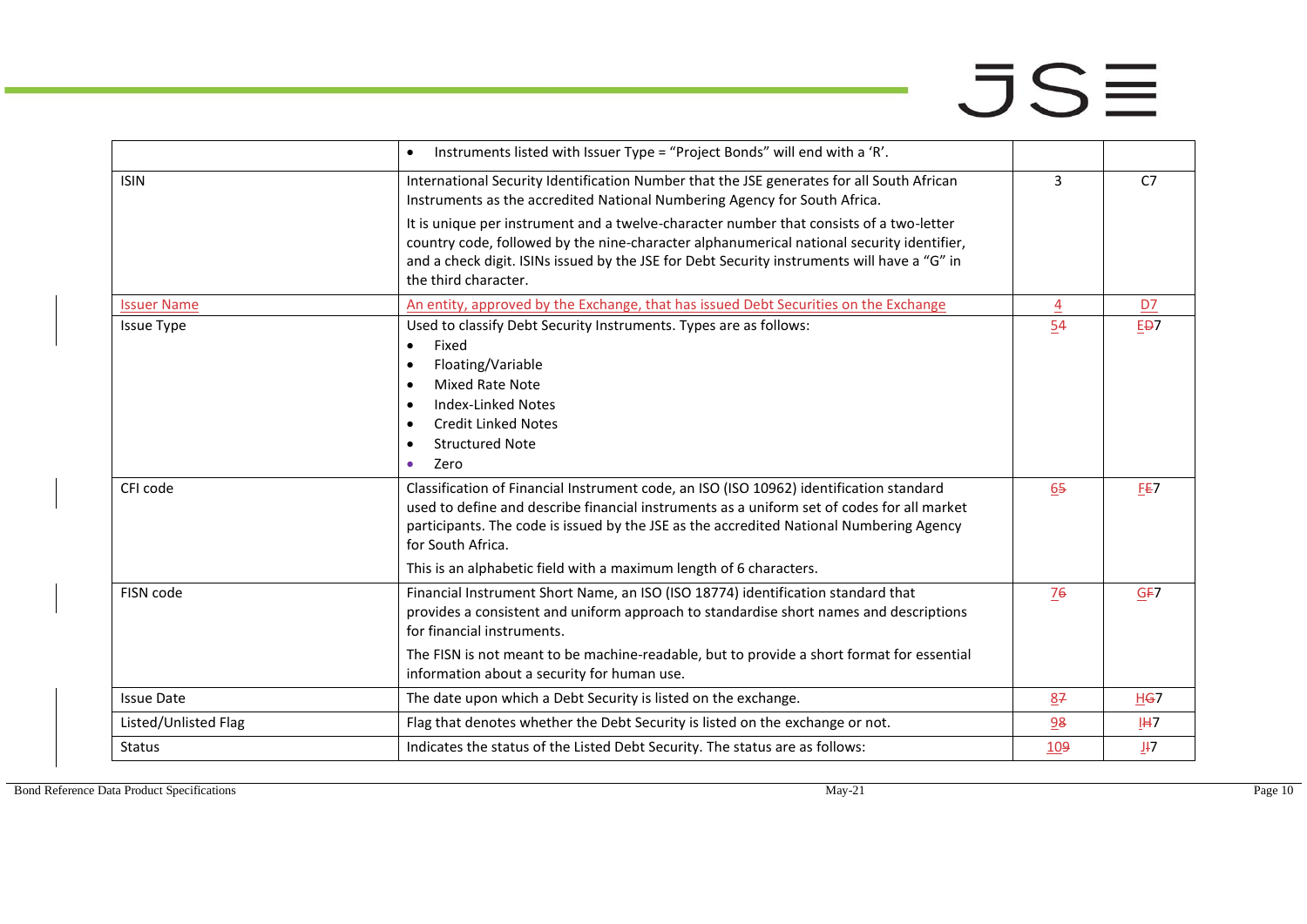|                                  | Listed but pending coupon<br>$\bullet$                                                            |                  |                 |
|----------------------------------|---------------------------------------------------------------------------------------------------|------------------|-----------------|
|                                  | Listed<br>$\bullet$                                                                               |                  |                 |
|                                  | Delisted<br>$\bullet$                                                                             |                  |                 |
|                                  | Matured<br>$\bullet$                                                                              |                  |                 |
|                                  | Called<br>$\bullet$                                                                               |                  |                 |
|                                  | Redeemed<br>$\bullet$                                                                             |                  |                 |
|                                  | Repurchased<br>$\bullet$                                                                          |                  |                 |
|                                  | Suspended<br>$\bullet$                                                                            |                  |                 |
| <b>Status Reason</b>             | Additional optional status information relevant for Suspension status.                            | 1140             | Kł7             |
| <b>Nominal Amount</b>            | The nominal amount of Debt Security issued by the Issuer and placed in the market.                | 1244             | LK7             |
| Amount Authorised                | The amount which the Board of Directors/Company has approved for issue in respect of the          | 1342             | $M+7$           |
|                                  | Programme.                                                                                        |                  |                 |
| <b>Issue Price Format</b>        | Format of the Issue Price i.e. Rand or Percent.                                                   | 14 <del>13</del> | N <sub>M7</sub> |
| <b>Issue Price</b>               | The price of a bond is equal to the present value of the expected cash flows. In BOND             | 1544             | ON <sub>7</sub> |
|                                  | terminology, it is the Present Value (PV) of both the coupons and the Principal amount            |                  |                 |
|                                  | combined. The price at which investors buy the bonds when they are first issued, which will       |                  |                 |
|                                  | typically be approximately equal to the nominal amount. The net proceeds that the issuer          |                  |                 |
|                                  | receives are thus the issue price, less issuance fees.                                            |                  |                 |
| <b>Maturity Date</b>             | The date when the principal amount of a Debt Security becomes due and payable, if not             | 1645             | P <sub>0</sub>  |
|                                  | subject to prior call or redemption.                                                              |                  |                 |
| Legal Final Maturity Date        | The legal final maturity date of the Debt Security as stated in the official documentation.       | 1746             | QP7             |
| Pricing Redemption date          | The date on which the bond matures. For callable bonds the earlier redemption date will be        | 1847             | RQ7             |
|                                  | shown in this field and the final redemption date in the Maturity Date field                      |                  |                 |
| Most recent Redemption date      | The most recent date that the bond matured.                                                       | 1948             | SR7             |
| <b>Pricing Method</b>            | Indicates the pricing method - Yield or Price. Yield if it corresponds to the JSE current pricing | 2019             | TS7             |
|                                  | formula else it will be Price.                                                                    |                  |                 |
| <b>Bond Calculator Indicator</b> | If the Debt Security can be priced then this is flagged with "Y".                                 | 2120             | U <sub>∓7</sub> |
|                                  |                                                                                                   |                  |                 |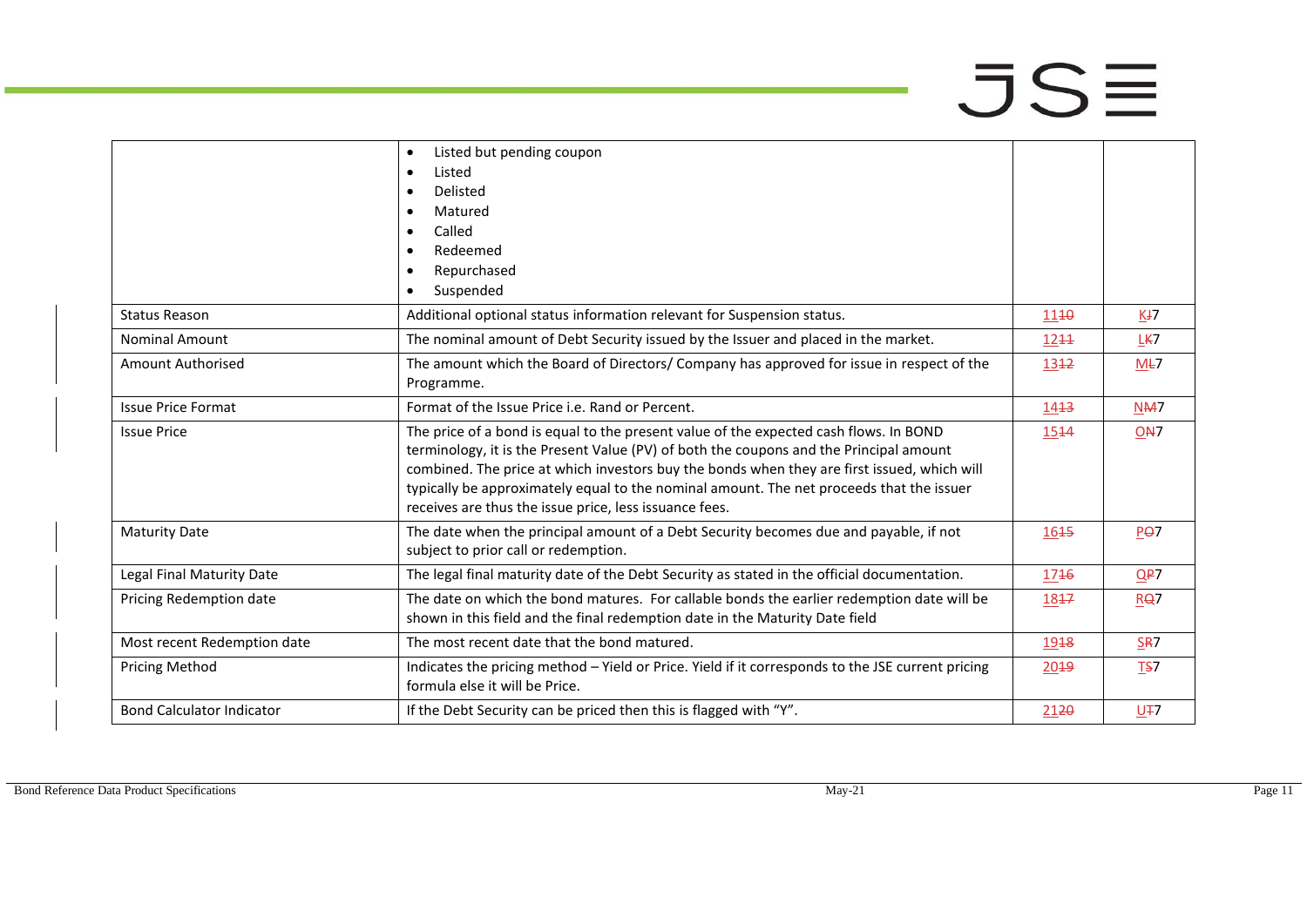| Settlement Method           | Specifies the settlement method of the underlying Debt Security. Sample values include<br>"electronic" or "physical".                                                                                                                                                                                                                                                                                                                                                                        | 2224             | $V + 7$    |
|-----------------------------|----------------------------------------------------------------------------------------------------------------------------------------------------------------------------------------------------------------------------------------------------------------------------------------------------------------------------------------------------------------------------------------------------------------------------------------------------------------------------------------------|------------------|------------|
| Settlement Provider         | Central Security Depository (CSD) that provides/facilitates settlement. Two possible<br>values are "Strate" and "Granite".                                                                                                                                                                                                                                                                                                                                                                   | 2322             | W¥7        |
| SA Bond Category            | The Strate Bond Classification categories are as follows<br>Category 1 - Zero/discounted instruments<br>Category 2 - Fixed Coupon Rate with fixed maturity date<br>Category 3 - Variable rate, fixed maturity date<br>Category 4 - All others/Flexi                                                                                                                                                                                                                                          | 2423             | XWT        |
| Sub-Sector                  | The sub-sector of the Issuer. This pertains to an internal structure maintained by JSE<br>Issuer Regulation division. The field indicates the Industry that the Issuer, linked to the<br>Bond, is dealing in at a much granular level compared to the Major Division or Sector<br>such as Cash Grains, Vegetables, Dairy Farms, Forestry etc.<br>Follow this JSE website link to access structure hierarchy information on the structure as<br>maintained by the Issuer Regulation division. | 2524             | <b>YX7</b> |
| Sector                      | This field indicates the Industry that the Issuer, linked to the Bond, is dealing in at a much<br>granular level compared to the Major Division such as Agricultural Production Crops,<br>Livestock etc.<br>Follow this JSE website link to access structure hierarchy information on the structure as<br>maintained by the Issuer Regulation division.                                                                                                                                      | 2625             | ZY7        |
| <b>Major Division</b>       | This field indicates the Industry that the Issuer, linked to the Bond, is dealing in at a high<br>level such as Agriculture, Forestry, Forestry, Fishing mining etc.<br>Follow this JSE website link to access structure hierarchy information on the structure as<br>maintained by the Issuer Regulation division.                                                                                                                                                                          | 27 <del>26</del> | AAZ7       |
| <b>Guarantee or Ranking</b> | This field actually dictates the pay-out order in the event that the issuer cannot meet its<br>financial obligations. This is a ranking structure that is used by issuers to prioritize debt pay-<br>out.                                                                                                                                                                                                                                                                                    | 2827             | ABA7       |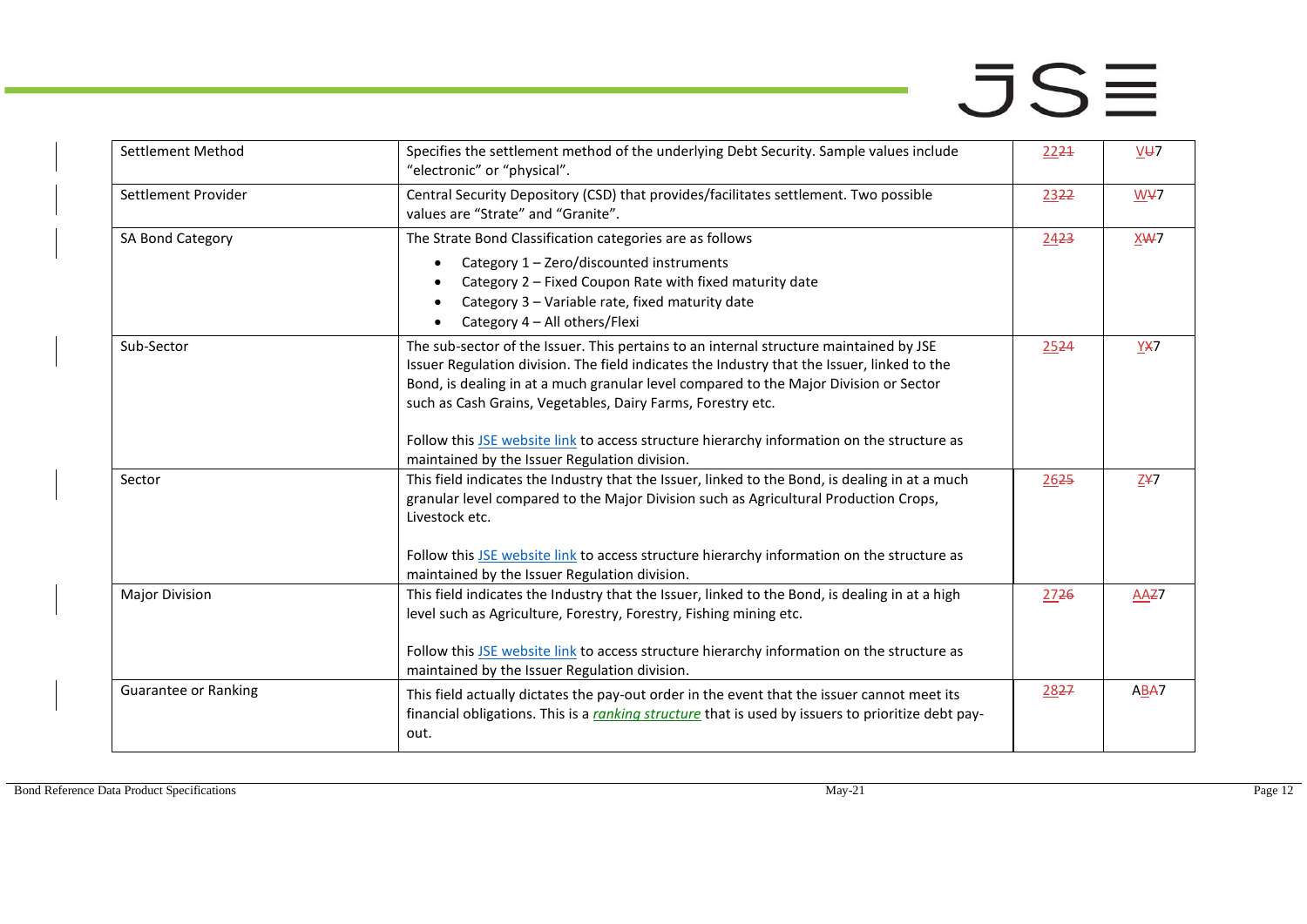a,

| $\bullet$                                                 | T= Government guarantee - select which government RSA/NAM               |      |      |
|-----------------------------------------------------------|-------------------------------------------------------------------------|------|------|
| G = Joint guarantee<br>$\bullet$                          |                                                                         |      |      |
| S = Secured<br>$\bullet$                                  |                                                                         |      |      |
| S = Senior Secured<br>٠                                   |                                                                         |      |      |
| S = Junior Secured<br>٠                                   |                                                                         |      |      |
| S = Secured Class A<br>$\bullet$                          |                                                                         |      |      |
| S = Secured Class B<br>$\bullet$                          |                                                                         |      |      |
| S = Secured Class C<br>$\bullet$                          |                                                                         |      |      |
| S = Secured Class D<br>$\bullet$                          |                                                                         |      |      |
| S = Secured Class E<br>$\bullet$                          |                                                                         |      |      |
| S = Secured Class F<br>$\bullet$                          |                                                                         |      |      |
| $P = Negative$ pledge<br>$\bullet$                        |                                                                         |      |      |
| N = Senior Unsecured<br>$\bullet$                         |                                                                         |      |      |
| N = Unsubordinated Unsecured<br>$\bullet$                 |                                                                         |      |      |
| N = Senior Unsecured Unsubordinated<br>$\bullet$          |                                                                         |      |      |
| N = Unsubordinated, Unconditional, Unsecured<br>$\bullet$ |                                                                         |      |      |
| O = Senior Unsecured Subordinated<br>$\bullet$            |                                                                         |      |      |
| Q = Junior Unsecured<br>$\bullet$                         |                                                                         |      |      |
| J = Junior Unsecured Subordinated<br>$\bullet$            |                                                                         |      |      |
| C = Supranational<br>$\bullet$                            |                                                                         |      |      |
| U = Unsecured/Unguaranteed<br>$\bullet$                   |                                                                         |      |      |
| U = Subordinated Unsecured Tier 1<br>$\bullet$            |                                                                         |      |      |
| U = Subordinated Unsecured Tier 2<br>$\bullet$            |                                                                         |      |      |
| U = Subordinated Unsecured<br>$\bullet$                   |                                                                         |      |      |
| Redemption/Reimbursement                                  | This field indicates the retirement provisions made for the debt issue. | 2928 | ACB7 |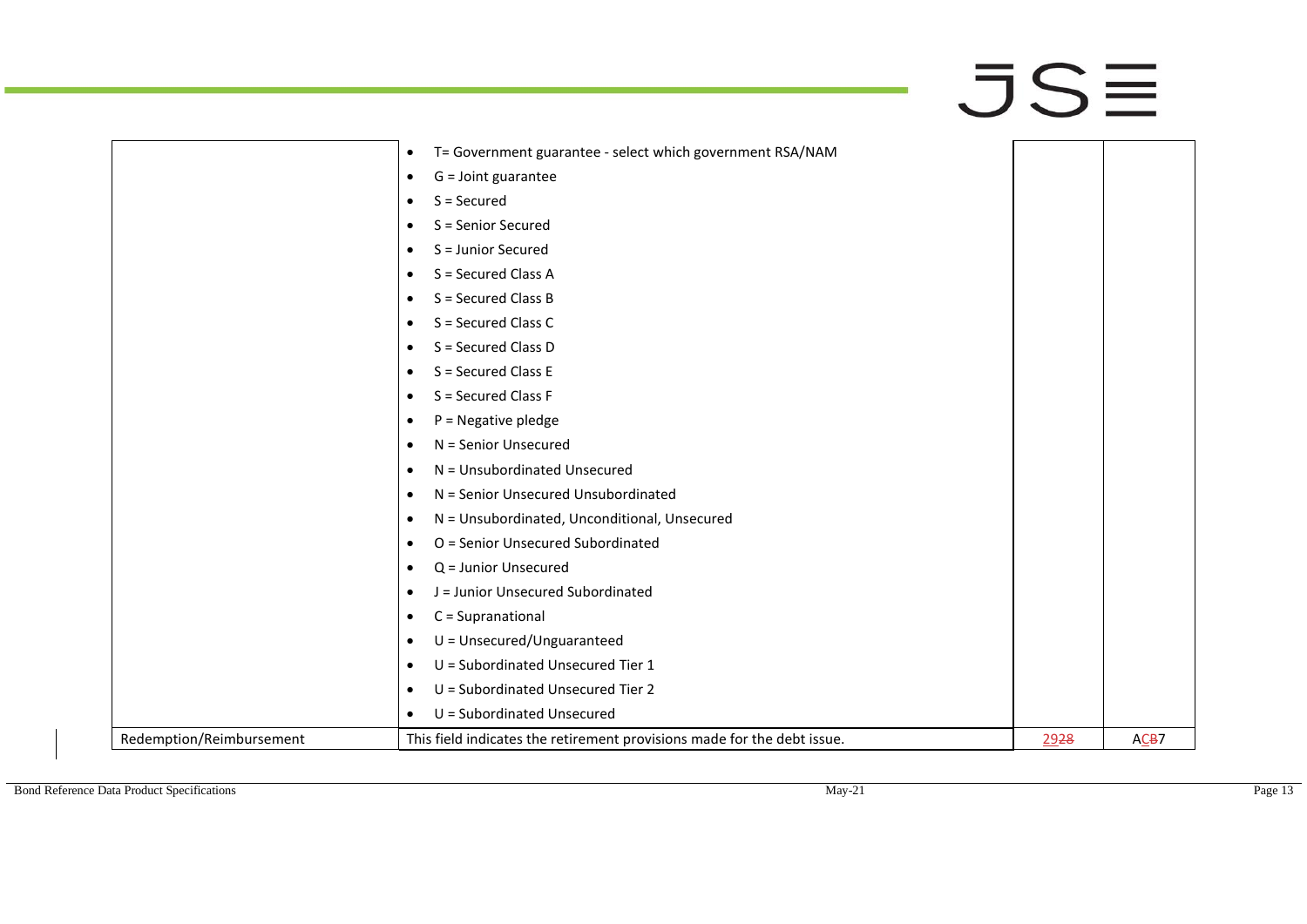| Specified Denomination                     | This field defines the minimum denomination in ZAR for what a Bond/Note is worth. This<br>field is captured as per the denomination as per the Applicable Pricing Supplement (APS)<br>The Rand value denomination of the debt security as specified in the pricing supplement | 3029 | AD <sub>E</sub> 7 |
|--------------------------------------------|-------------------------------------------------------------------------------------------------------------------------------------------------------------------------------------------------------------------------------------------------------------------------------|------|-------------------|
| Underlying Issuer Foreign Issuer Indicator | Indicator of either Yes or No. 'Yes' indicating that the Issuer's residential status of the<br>underlying reference instrument is 'foreign'.                                                                                                                                  | 3130 | AE <del>D</del> 7 |
|                                            | (this field is linked to the 'inward listed' field - If an Instrument has been classified as an<br>'Inward Listed', it is because the Issuer's residential status is 'Foreign', or the Underlying<br>of the Instrument is 'Foreign'.)                                         |      |                   |
| Inward Listed (SAReserveBankApproved)      | Flag that denotes that it is an inward listed Debt Security approved by the SA Reserve<br>Bank.                                                                                                                                                                               | 3231 | AFE7              |
| Country of Issuance                        | Country of residence of the Issuer.                                                                                                                                                                                                                                           | 3332 | AG <del>F</del> 7 |
| Companion Bond - JSE Alpha Code            | The Alpha code of a liquid companion instrument to assist in the re-valuation of parallel<br>shifts in the yield curve. Usually governments bonds are flagged as companion bonds.<br>(Note that not all instruments will have a companion bond).                              | 3433 | AH <del>G</del> 7 |
| Companion Bond - Instrument Type           | The type of the liquid companion instrument used to assist in the re-valuation of parallel<br>shifts in the yield curve.                                                                                                                                                      | 3534 | AIH7              |
| <b>Notes</b>                               | Optional freeform text field for additional context                                                                                                                                                                                                                           | 3635 | AJI7              |
| APS URL Link                               | Link to the legal document for the Debt Security                                                                                                                                                                                                                              | 3736 | AKJ7              |

#### **4.4 BONDS INSTRUMENT REDEMPTION SCHEDULE**

<span id="page-13-0"></span>

| <b>CSV Version</b>     |                                    | <b>Excel Version</b>   |                                    |  |
|------------------------|------------------------------------|------------------------|------------------------------------|--|
| <b>File Name</b>       | <b>Bonds Instrument Redemption</b> | <b>Workbook Name</b>   | Bond Instrument Reference_YYYYMMDD |  |
|                        | Schedule YYYYMMDD                  |                        |                                    |  |
| File type              | CSV                                | <b>File Type</b>       | <b>XLS</b>                         |  |
|                        |                                    | <b>Sheet Name</b>      | <b>Redemption Schedule</b>         |  |
| <b>Field delimiter</b> | Semi-colon ";"                     | <b>Field Delimiter</b> | n/a                                |  |
| <b>File delimiter</b>  | <b>Blank Row</b>                   | <b>Sheet Delimiter</b> | <b>Blank Row</b>                   |  |
| <b>Total rows</b>      | Varies                             | <b>Total rows</b>      | Varies                             |  |
| <b>Total columns</b>   | Fixed - 3                          | <b>Total cells</b>     | Fixed $-3$                         |  |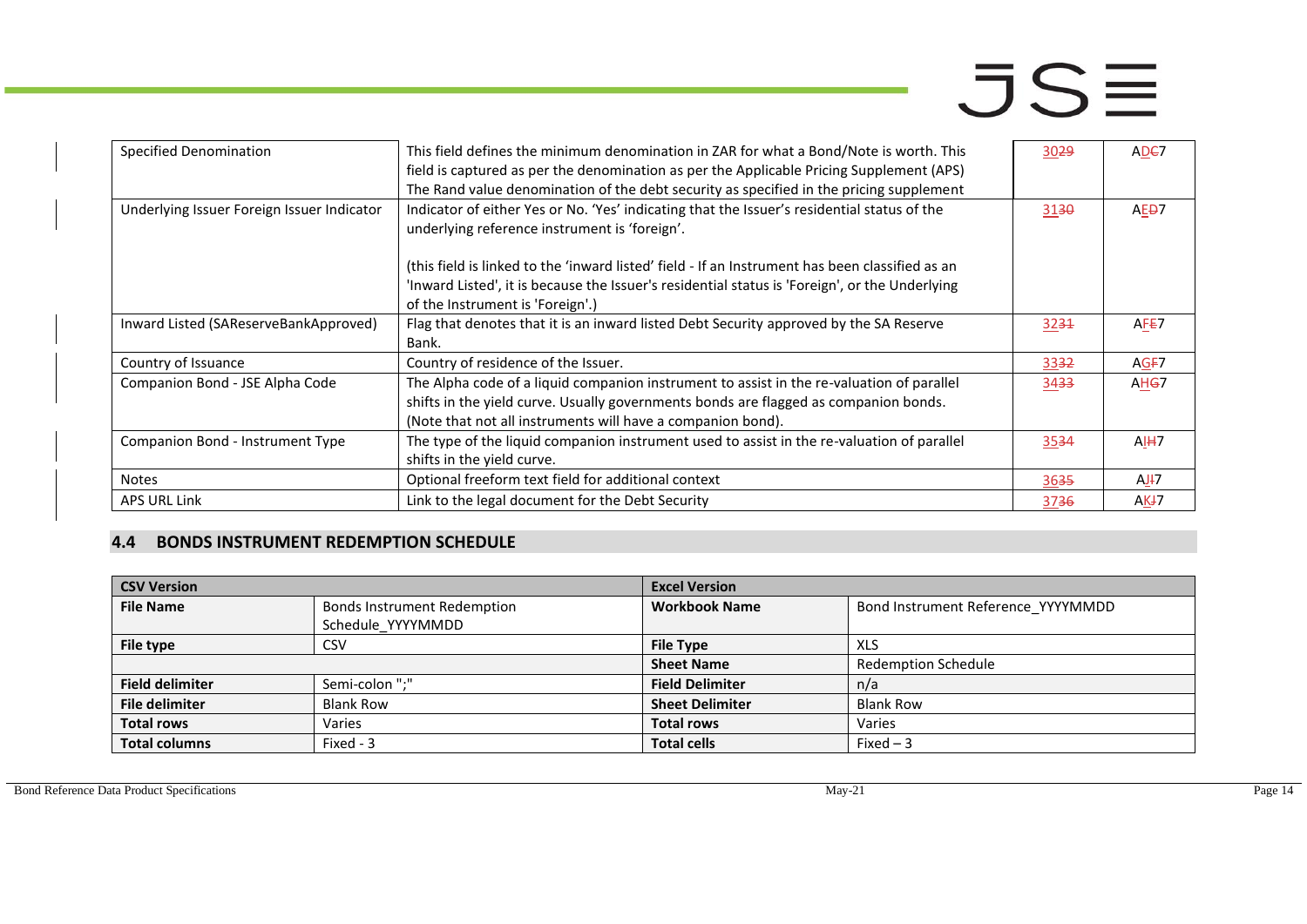| <b>CSV Version Heading</b>  |                                      |               | <b>Excel Version Heading</b> |                                              |                |
|-----------------------------|--------------------------------------|---------------|------------------------------|----------------------------------------------|----------------|
|                             |                                      | Row,          |                              |                                              |                |
|                             |                                      | <b>Column</b> |                              |                                              | Cell           |
| <b>File Title</b>           | Bonds Instrument Redemption Schedule |               | <b>Sheet Title</b>           | Bonds Instrument Redemption Schedule         | A <sub>1</sub> |
| <b>File Date</b>            | <pattern>/(Example)</pattern>        |               | <b>Sheet Date</b>            | <pattern>/(Example)</pattern>                | A <sub>2</sub> |
|                             | Date: $<$ dd mmm yyyy>/(10 Mar 2020) |               |                              | Date: <dd mmm="" yyyy="">/(10 Mar 2020)</dd> |                |
| <b>File Column Headings</b> |                                      | $4.1 - 3$     | <b>Sheet Column Headings</b> |                                              | A6-C6          |

| <b>Detail</b>            |                                                                                                           |            |       |  |
|--------------------------|-----------------------------------------------------------------------------------------------------------|------------|-------|--|
|                          |                                                                                                           | <b>CSV</b> | Excel |  |
| <b>Field Name</b>        | <b>Field Description</b>                                                                                  | Column     | Cell  |  |
| JSE Alpha Code           | This is the primary identifier for the Debt Security and is an alphanumeric field with a length of max 6. |            | A7    |  |
|                          | The Issuer requests the code.                                                                             |            |       |  |
| <b>Redemption Date</b>   | Certain instruments do not repay at Maturity, but repay specific amounts at specific dates throughout     |            | B7    |  |
|                          | the life of the Bond, until Maturity date. This field reflects the date.                                  |            |       |  |
| <b>Redemption Amount</b> | Certain instruments do not repay at Maturity, but repay specific amounts at specific dates                |            | C7    |  |
|                          | throughout the life of the Bond, until Maturity date. This field reflects the amount.                     |            |       |  |
|                          |                                                                                                           |            |       |  |

#### **4.5 BONDS INSTRUMENT COUPON GENERAL**

<span id="page-14-0"></span>

| <b>CSV Version</b>     |                         | <b>Excel Version</b>   |                                    |  |  |
|------------------------|-------------------------|------------------------|------------------------------------|--|--|
| File name              | Bonds Instrument Coupon | <b>Workbook Name</b>   | Bond Instrument Reference YYYYMMDD |  |  |
|                        | General YYYYMMDD        |                        |                                    |  |  |
| File type              | <b>CSV</b>              | File type              | <b>XLS</b>                         |  |  |
|                        |                         | <b>Sheet Name</b>      | Coupon General                     |  |  |
| <b>Field delimiter</b> | Semi-Colon ";"          | <b>Field delimiter</b> | n/a                                |  |  |
| <b>File delimiter</b>  | <b>Blank Row</b>        | <b>Sheet delimiter</b> | <b>Blank Row</b>                   |  |  |
| <b>Total rows</b>      | Varies                  | <b>Total rows</b>      | Varies                             |  |  |
| <b>Total columns</b>   | Fixed - 24              | <b>Total cells</b>     | Fixed - 24                         |  |  |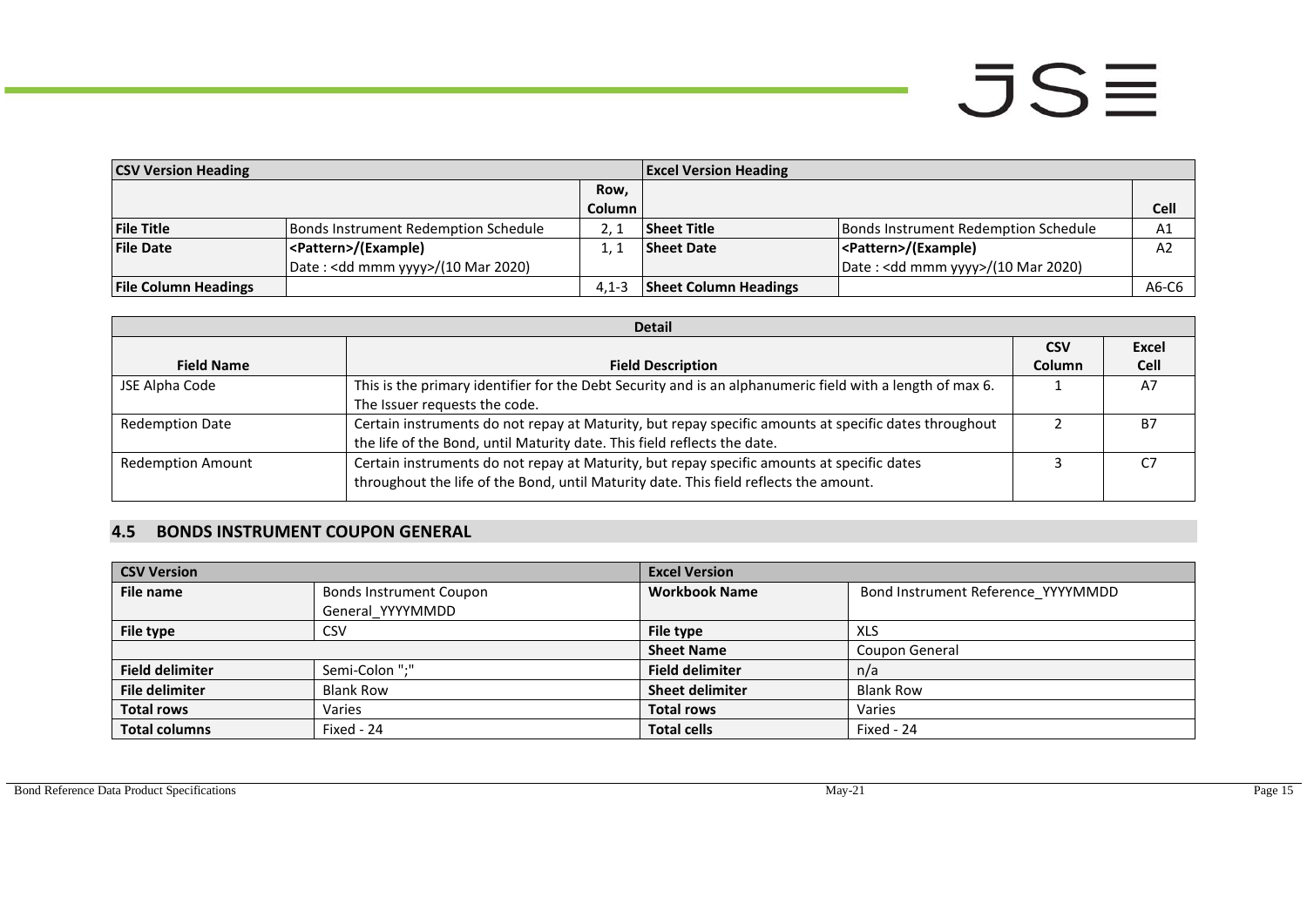- 1

| <b>CSV Version Heading</b>  |                                              | <b>Excel Version Heading</b> |                              |                                    |         |
|-----------------------------|----------------------------------------------|------------------------------|------------------------------|------------------------------------|---------|
|                             |                                              | Row.                         |                              |                                    |         |
|                             |                                              | Column                       |                              |                                    | Cell    |
| <b>File Title</b>           | Bonds Instrument Coupon General              |                              | <b>Sheet Date</b>            | Bonds Instrument Coupon General    | A1      |
| <b>File Date</b>            | <pattern>/(Example)</pattern>                |                              | <b>Sheet Title</b>           | <pattern>/(Example)</pattern>      | A2      |
|                             | Date: <dd mmm="" yyyy="">/(10 Mar 2020)</dd> | 1. 1                         |                              | Date: < dd mmm yyyy>/(10 Mar 2020) |         |
| <b>File Column Headings</b> |                                              | $4.1 - 24$                   | <b>Sheet Column Headings</b> |                                    | $A6-X6$ |

| <b>Detail</b>                   |                                                                                                           |            |                |  |
|---------------------------------|-----------------------------------------------------------------------------------------------------------|------------|----------------|--|
|                                 |                                                                                                           | <b>CSV</b> | Excel          |  |
| <b>Field Name</b>               | <b>Field Description</b>                                                                                  | Column     | <b>Cell</b>    |  |
| JSE Alpha Code                  | This is the primary identifier for the Debt Security and is an alphanumeric field with a length of max 6. |            | A7             |  |
|                                 | The Issuer requests the code.                                                                             |            |                |  |
| Coupon Rate                     | The coupon/interest rate of the Debt Security.                                                            | 2          | <b>B7</b>      |  |
| <b>Coupon Currency</b>          | The currency of the coupon for the Debt Security.                                                         | 3          | C <sub>7</sub> |  |
| Coupon Withholding Tax (taxable | Withholding tax on interest payments that came into effect on 1 March 2015. Exemptions apply              | 4          | D <sub>7</sub> |  |
| field)                          | to any foreign person in respect of Debt Security that is listed on a "recognised exchange as             |            |                |  |
|                                 | defined in the Income Tax Act. The Interest Rate Market of the JSE constitutes a "recognised              |            |                |  |
|                                 | Exchange".                                                                                                |            |                |  |
| <b>Business Day Convention</b>  | Indicate how payments / maturity will be treated if it should fall on a non-business day.                 | 5          | E7             |  |
| Coupon Frequency                | The number of coupon/interest payments made annually.                                                     | 6          | F <sub>7</sub> |  |
| Coupon Payment Type             | This field describes the type of Coupon Payment that the Bond will pay e.g.                               | 7          | G7             |  |
|                                 | Fixed Coupon: For Fixed Rate Note bonds                                                                   |            |                |  |
|                                 | Index Linked Coupon: For Index Linked Bonds                                                               |            |                |  |
|                                 | Variable Coupon: For Floating Rate Note Bonds                                                             |            |                |  |
|                                 | Zero coupon: For Bonds that don't pay any coupon                                                          |            |                |  |
| Reference Rate                  | Indicates whether the variable notes is linked to 3/6/9/12m JIBAR or another index.                       | 8          | H <sub>7</sub> |  |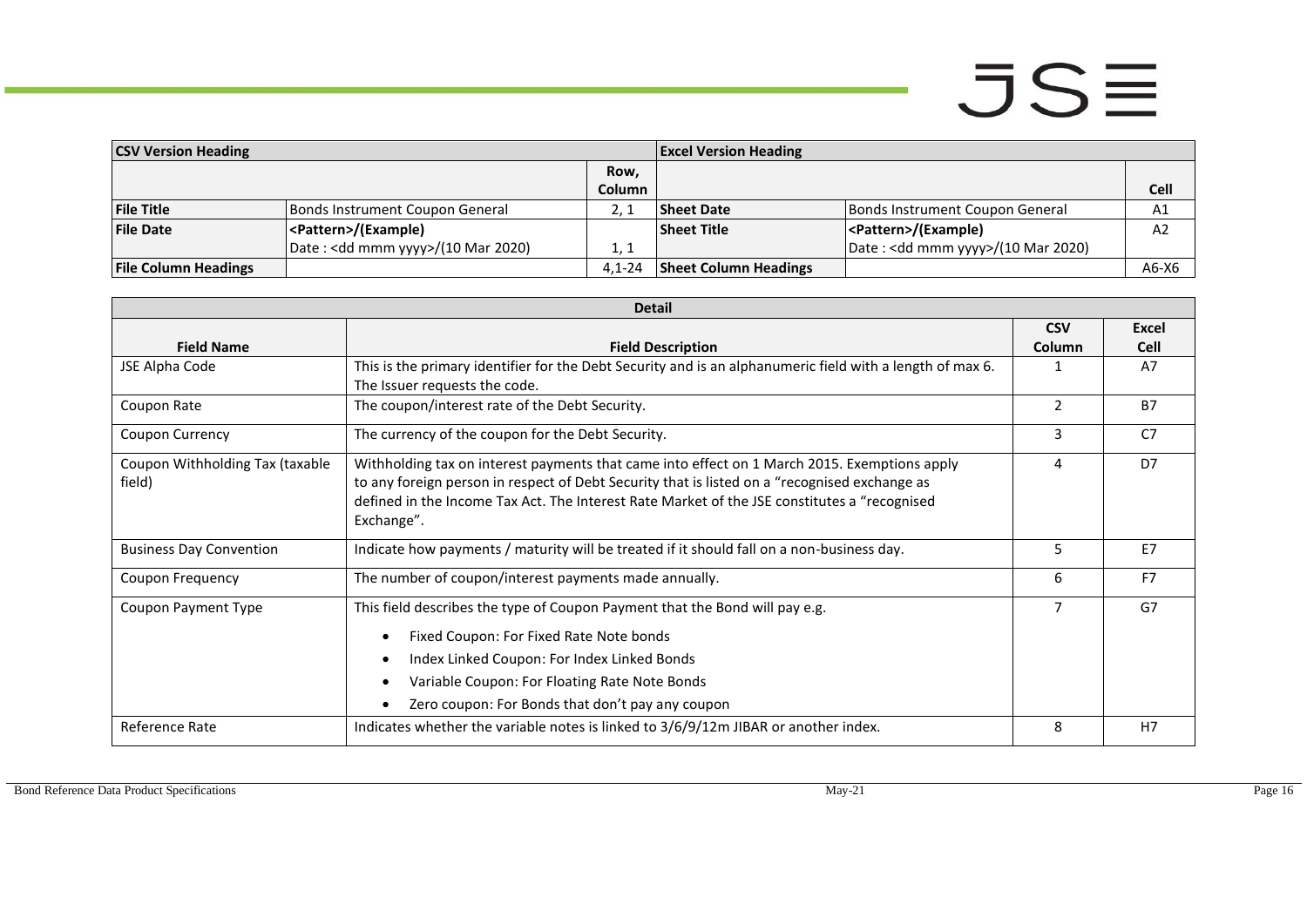- 1

| <b>Basis Points</b>            | Indicates the basis points /margin for floating rate notes, to be added to the Reference Rate.                                                                                                                                                                                                                                                                                                                                                                                           | 9  | 17             |
|--------------------------------|------------------------------------------------------------------------------------------------------------------------------------------------------------------------------------------------------------------------------------------------------------------------------------------------------------------------------------------------------------------------------------------------------------------------------------------------------------------------------------------|----|----------------|
| Over/Under                     | Indicates whether the Basis Point value that should be added or subtracted from the Reference<br>Rate.                                                                                                                                                                                                                                                                                                                                                                                   | 10 | J <sub>7</sub> |
| Rate of Reference Rate         | The rate (for the Reference Rate) used for the Coupon calculation.                                                                                                                                                                                                                                                                                                                                                                                                                       | 11 | K7             |
| Books closed period            | The number of days that the books are closed between the last date to register and the coupon<br>date.                                                                                                                                                                                                                                                                                                                                                                                   | 12 | L7             |
| Coupon Rate Floor              | In the event of a floating rate note, the coupon/interest rate could be limited on the downside.                                                                                                                                                                                                                                                                                                                                                                                         | 13 | M7             |
| Coupon Rate Cap                | In the event of a floating rate note, the coupon/interest rate could be limited on the upside.                                                                                                                                                                                                                                                                                                                                                                                           | 14 | N7             |
| <b>Customised Coupon</b>       | This is when the Coupon/interest rate is calculated and provided by the Issuer.                                                                                                                                                                                                                                                                                                                                                                                                          | 15 | <b>O7</b>      |
| Day count convention           | A day-count convention measures how interest accrues on investments. In the Debt Security<br>market, this determines the number of days and the amount of accrued interest between two<br>coupon dates (when the next coupon date is less than a full coupon period away). The calculation<br>is important to traders of various bonds because, when a bond is sold, the seller is entitled to a<br>portion of the coupon payment.<br>Options are:<br>30/360<br>Actual/360<br>Actual/365 | 16 | <b>P7</b>      |
| <b>First Accrual Date</b>      | The date from which interest is accrued for the first coupon/interest payment                                                                                                                                                                                                                                                                                                                                                                                                            | 17 | Q7             |
| First Interest / Coupon Date   | The first date that the coupon/interest payment will be paid, as stipulated by the Issuer.                                                                                                                                                                                                                                                                                                                                                                                               | 18 | R7             |
| First Books Close Date         | The books close date for the first coupon/interest payment, as stipulated by the Issuer.                                                                                                                                                                                                                                                                                                                                                                                                 | 19 | S7             |
| Date of Listing Reference rate | The specified date to be used for the Reference Rate.                                                                                                                                                                                                                                                                                                                                                                                                                                    | 20 | T7             |
| Broken First Coupon            | For long / short stub instrument. Indicates that the first coupon will be for a period shorter or<br>longer than the interest periods indicated for the particular debt instrument.                                                                                                                                                                                                                                                                                                      | 21 | U <sub>7</sub> |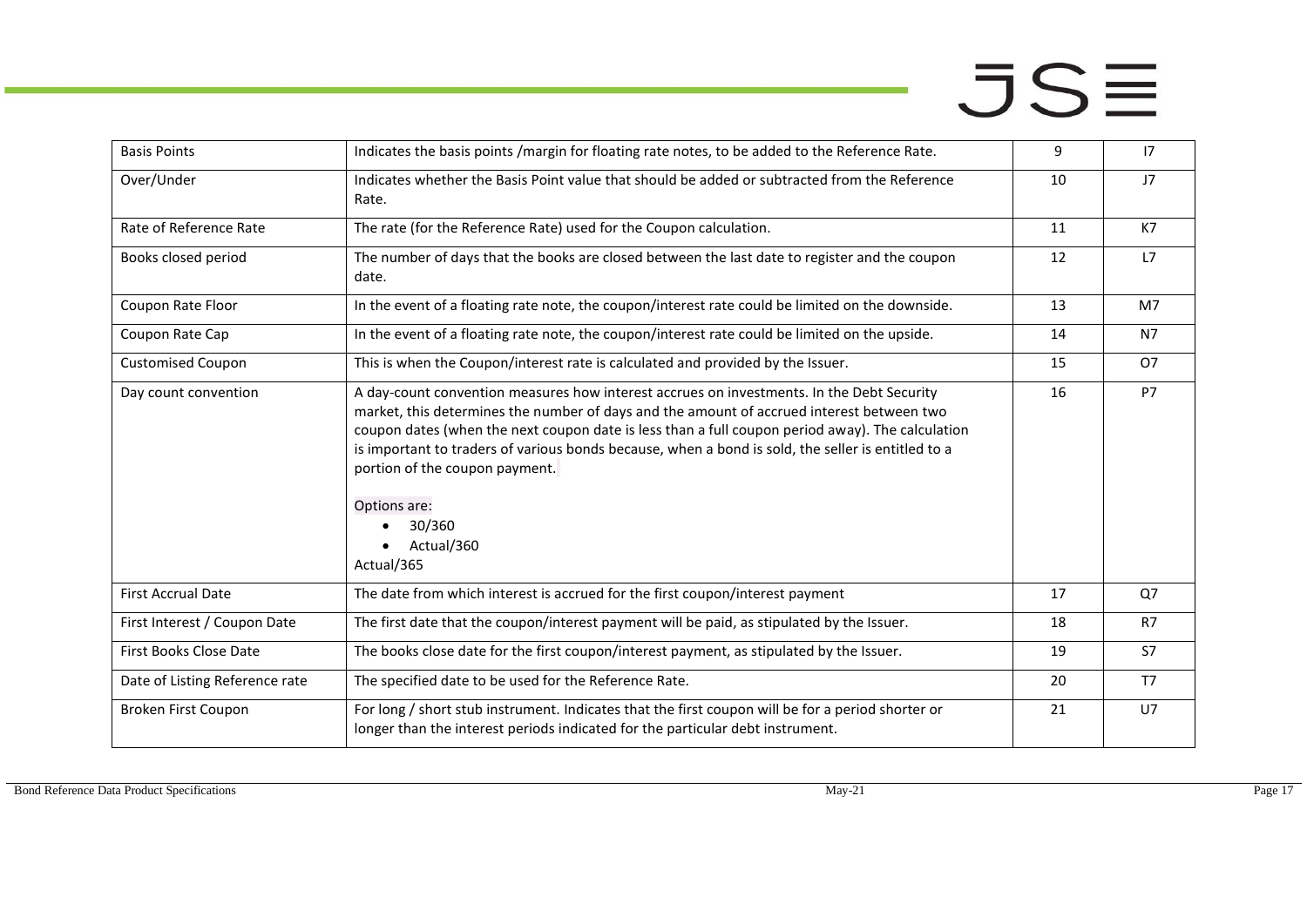| Last Day to Register for Maturity<br>Amount | Last date to register that is specific to a coupon/interest payment that pays at maturity only.                                                                                  | 22 | V <sub>7</sub> |
|---------------------------------------------|----------------------------------------------------------------------------------------------------------------------------------------------------------------------------------|----|----------------|
| <b>Base CPI</b>                             | Applicable base CPI rate.                                                                                                                                                        | 23 | W7             |
| Linked\Reference Index                      | This field is used to indicate if the Bond is linked to an Index which can be one of the following:<br><b>CPI</b><br>$\bullet$<br><b>OTHER</b><br>PPI<br>$\bullet$<br><b>RPI</b> | 24 | X7             |

#### **4.6 BOND INSTRUMENT COUPON SCHEDULE**

| <b>CSV Version</b>     |                                | <b>Excel Version</b>   |                                    |
|------------------------|--------------------------------|------------------------|------------------------------------|
| <b>File Name</b>       | <b>Bonds Instrument Coupon</b> | Workbook name          | Bond Instrument Reference_YYYYMMDD |
|                        | Schedule YYYYMMDD              |                        |                                    |
| File type              | CSV                            | File type              | XLS                                |
|                        |                                | <b>Sheet Name</b>      | Coupon Schedule                    |
| <b>Field delimiter</b> | Semi-Colon ";"                 | <b>Field delimiter</b> | n/a                                |
| <b>File delimiter</b>  | <b>Blank Row</b>               | <b>Sheet delimiter</b> | <b>Blank Row</b>                   |
| <b>Total rows</b>      | Varies                         | <b>Total rows</b>      | Varies                             |
| <b>Total columns</b>   | Fixed - 5                      | <b>Total cells</b>     | Fixed - 5                          |

<span id="page-17-0"></span>

| <b>CSV Version Heading</b>  |                                    |           | <b>Excel Version Heading</b> |                                              |                |
|-----------------------------|------------------------------------|-----------|------------------------------|----------------------------------------------|----------------|
|                             |                                    | Row,      |                              |                                              |                |
|                             |                                    | Column    |                              |                                              | <b>Cell</b>    |
| <b>File Title</b>           | Bonds Instrument Coupon Schedule   |           | <b>Sheet Title</b>           | Bonds Instrument Coupon Schedule             | A1             |
| <b>File Date</b>            | <pattern>/(Example)</pattern>      | 1. 1      | <b>Sheet Date</b>            | <pattern>/(Example)</pattern>                | A <sub>2</sub> |
|                             | Date: < dd mmm yyyy>/(10 Mar 2020) |           |                              | Date: <dd mmm="" yyyy="">/(10 Mar 2020)</dd> |                |
| <b>File Column Headings</b> |                                    | $4.1 - 5$ | <b>Sheet Column Headings</b> |                                              | A6-E6          |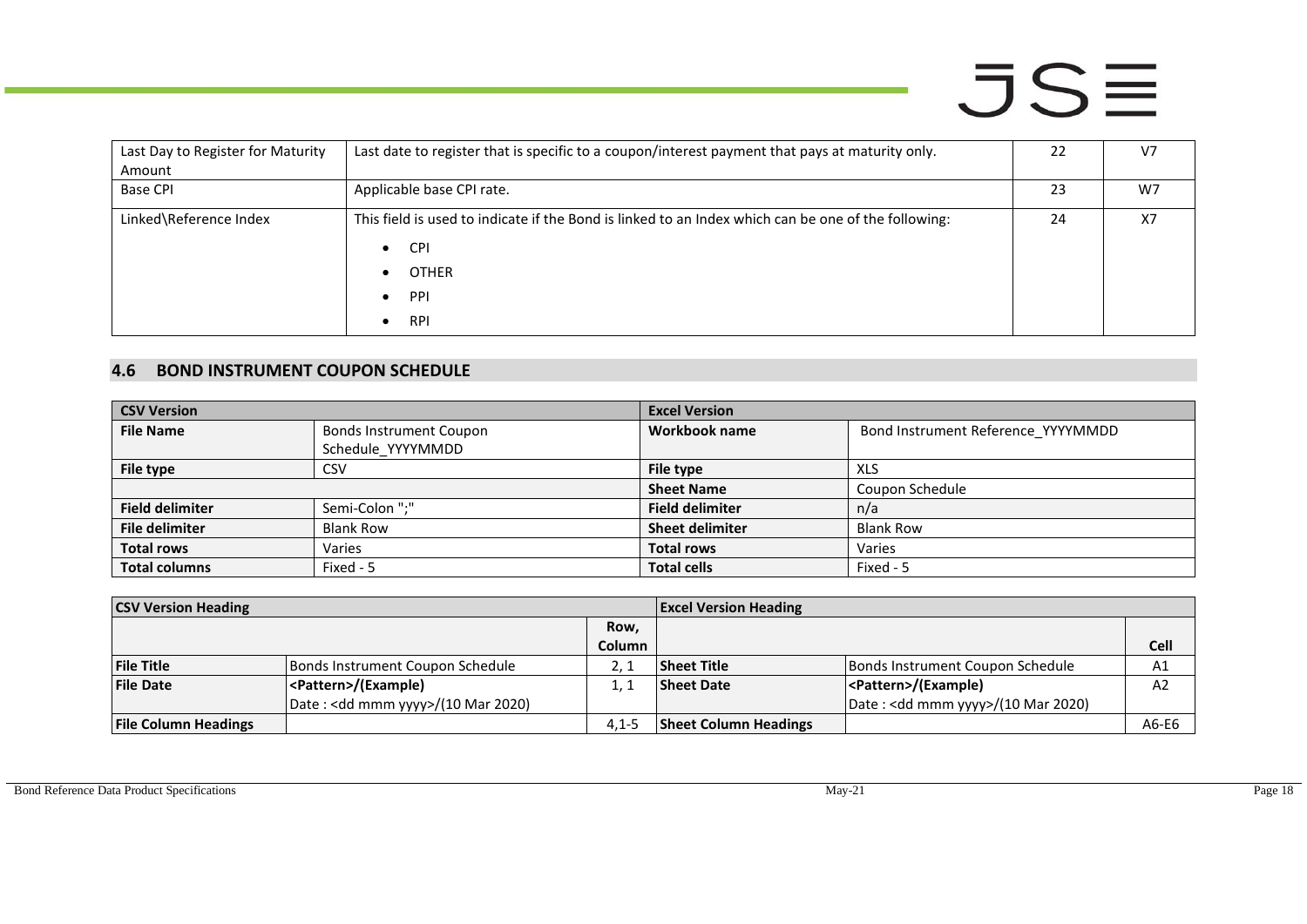| <b>Detail</b>              |                                                                                                                                            |               |              |  |  |
|----------------------------|--------------------------------------------------------------------------------------------------------------------------------------------|---------------|--------------|--|--|
|                            |                                                                                                                                            | <b>CSV</b>    | <b>Excel</b> |  |  |
| <b>Field Name</b>          | <b>Field Description</b>                                                                                                                   | <b>Column</b> | <b>Cell</b>  |  |  |
| JSE Alpha Code             | This is the primary identifier for the Debt Security and is an alphanumeric field with a length of<br>max 6. The Issuer requests the code. |               | A7           |  |  |
| Interest / Coupon dates    | Dates on which a Debt Security pays a coupon but depending on the business day convention.                                                 |               | <b>B7</b>    |  |  |
| First Coupon Date          | First date on which a Debt Security pays a coupon but depending on the business day convention.                                            |               | C.7          |  |  |
| Last Day to Register       | Last day to register to qualify for the coupon payment.                                                                                    | 4             | D7           |  |  |
| <b>Actual Payment Date</b> | Actual date of coupon payment.                                                                                                             |               | F7           |  |  |

#### **4.7 BOND INSTRUMENT CALLABLE AND STEP UP**

| <b>CSV Version</b>     |                                | <b>Excel Version</b>   |                                    |
|------------------------|--------------------------------|------------------------|------------------------------------|
| <b>File Name</b>       | Bonds Instrument Callable Step | Workbook name          | Bond Instrument Reference_YYYYMMDD |
|                        | Up YYYYMMDD                    |                        |                                    |
| File type              | CSV                            | File type              | XLS                                |
|                        |                                | <b>Sheet Name</b>      | Callable Step Up                   |
| <b>Field delimiter</b> | Semi-Colon ";"                 | <b>Field delimiter</b> | n/a                                |
| <b>File delimiter</b>  | <b>Blank Row</b>               | <b>Sheet delimiter</b> | <b>Blank Row</b>                   |
| <b>Total rows</b>      | Varies                         | <b>Total rows</b>      | Varies                             |
| <b>Total columns</b>   | Fixed - 7                      | <b>Total cells</b>     | Fixed - 7                          |

<span id="page-18-0"></span>

| <b>CSV Version Heading</b> |                                              |        | <b>Excel Version Heading</b> |                                              |      |
|----------------------------|----------------------------------------------|--------|------------------------------|----------------------------------------------|------|
|                            |                                              | Row,   |                              |                                              |      |
|                            |                                              | Column |                              |                                              | Cell |
| <b>File Title</b>          | Bonds Instrument Callable Step Up            |        | <b>Sheet Title</b>           | Bonds Instrument Callable Step Up            | A1   |
| <b>File Date</b>           | <pattern>/(Example)</pattern>                |        | <b>Sheet Date</b>            | <pattern>/(Example)</pattern>                | A2   |
|                            | Date: <dd mmm="" yyyy="">/(10 Mar 2020)</dd> | 1.1    |                              | Date: <dd mmm="" yyyy="">/(10 Mar 2020)</dd> |      |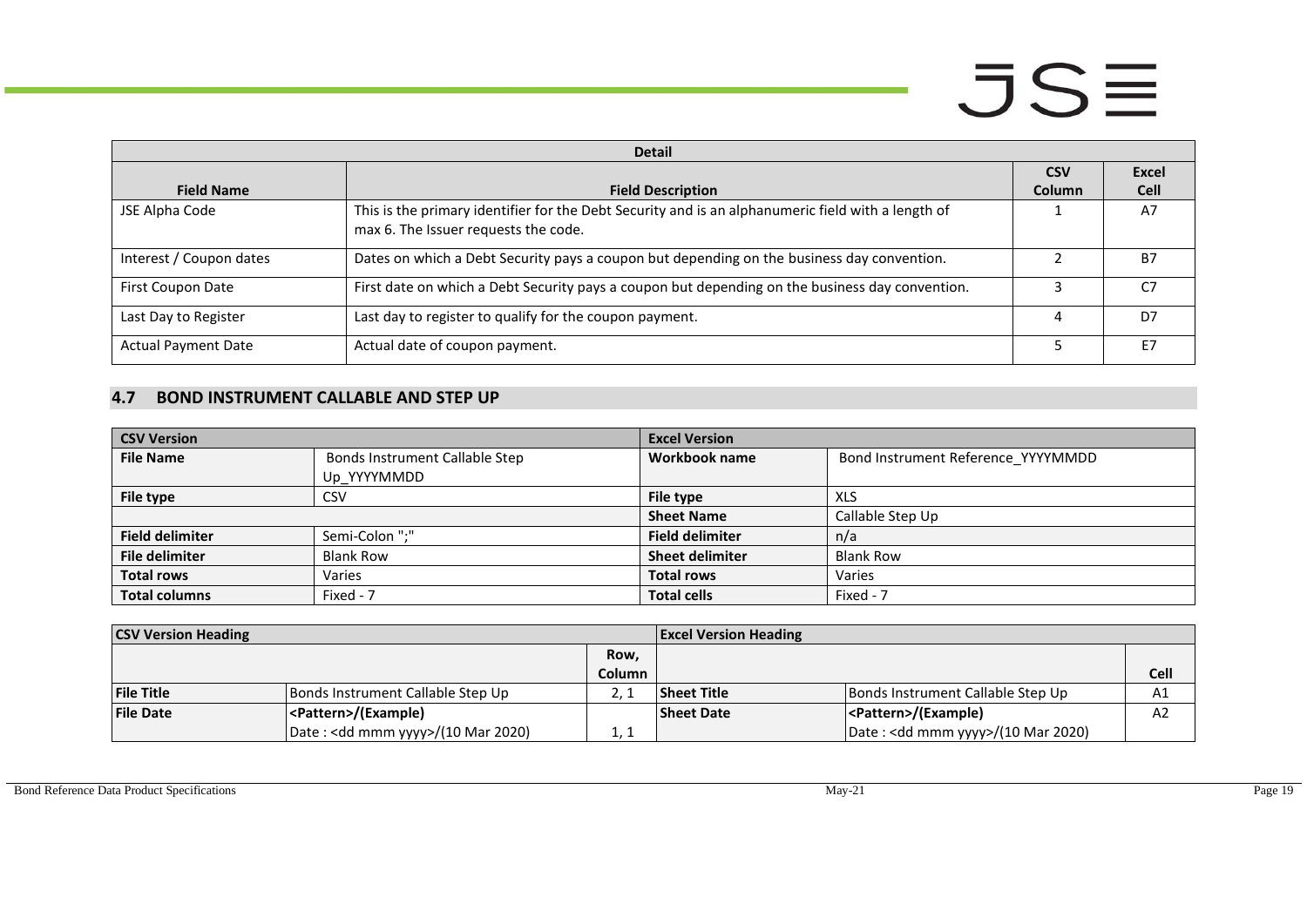|  | <b>File</b><br>olumn<br><b>Headings</b> | . | <u>ысы</u><br>Headings<br>Column<br><b>Sheet</b> |  | Δh<br>w |
|--|-----------------------------------------|---|--------------------------------------------------|--|---------|
|--|-----------------------------------------|---|--------------------------------------------------|--|---------|

|                                      | <b>Detail</b>                                                                                                                              |                |                |  |  |  |
|--------------------------------------|--------------------------------------------------------------------------------------------------------------------------------------------|----------------|----------------|--|--|--|
|                                      |                                                                                                                                            | <b>CSV</b>     | Excel          |  |  |  |
| <b>Field Name</b>                    | <b>Field Description</b>                                                                                                                   | Column         | <b>Cell</b>    |  |  |  |
| JSE Alpha Code                       | This is the primary identifier for the Debt Security and is an alphanumeric field with a length of<br>max 6. The Issuer requests the code. |                | A7             |  |  |  |
| Call Indicator                       | Indicates "Yes" when the Debt Security is called.                                                                                          | $\mathfrak{p}$ | <b>B7</b>      |  |  |  |
| Callable / Step Up Date              | Date on which a Debt Security can either Call or Step Up/Down the Coupon Rate.                                                             | 3              | C <sub>7</sub> |  |  |  |
| Step-up/down Coupon Rate             | The Step-up/down coupon/interest rate of the Debt Security.                                                                                | 4              | D7             |  |  |  |
| Step-up /down Reference Rate         | The Step-up/down rate that is used to indicate whether the variable notes is linked to 3/6/9/12m<br>JIBAR or another index.                | 5              | E7             |  |  |  |
| Step-up / Down Basis points          | The Step-up/down points that indicates the basis points / margin for floating rate notes that is to<br>be added to the Reference Rate.     | 6              | F7             |  |  |  |
| Step-up/down Over/Under<br>indicator | The Step-up/down indicator that indicates whether the Basis Point value that should be added or<br>subtracted from the Reference Rate.     |                | G7             |  |  |  |

#### **4.8 BOND INSTRUMENT MARKET LISTINGS**

<span id="page-19-0"></span>

| <b>CSV Version</b>     |                                          | <b>Excel Version</b>   |                                    |
|------------------------|------------------------------------------|------------------------|------------------------------------|
| <b>File Name</b>       | Bonds Instrument Market Listing YYYYMMDD | Workbook name          | Bond Instrument Reference YYYYMMDD |
| File type              | CSV                                      | File type              | XLS                                |
|                        |                                          | <b>Sheet Name</b>      | Market Listing                     |
| <b>Field delimiter</b> | Semi-Colon ":"                           | <b>Field delimiter</b> | n/a                                |
| <b>File delimiter</b>  | <b>Blank Row</b>                         | <b>Sheet delimiter</b> | <b>Blank Row</b>                   |
| <b>Total rows</b>      | Varies                                   | <b>Total rows</b>      | Varies                             |
| <b>Total columns</b>   | Fixed - 8                                | <b>Total cells</b>     | Fixed - 8                          |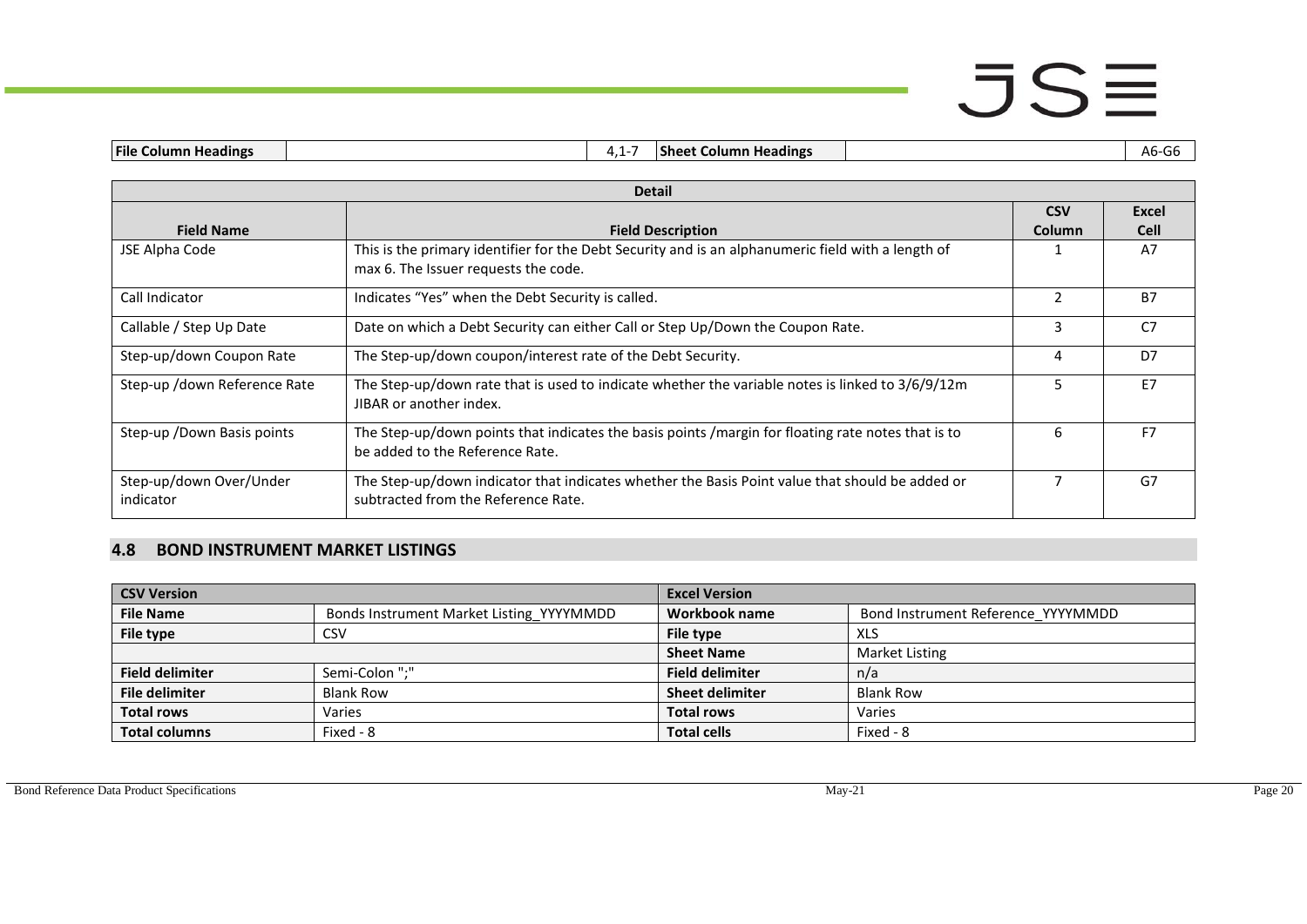- 1

| <b>CSV Version Heading</b>  |                                              | <b>Excel Version Heading</b> |                              |                                              |       |
|-----------------------------|----------------------------------------------|------------------------------|------------------------------|----------------------------------------------|-------|
|                             |                                              | Row,                         |                              |                                              |       |
|                             |                                              | Column                       |                              |                                              | Cell  |
| <b>File Title</b>           | <b>Bonds Instrument Market Listing</b>       |                              | <b>Sheet Title</b>           | Bonds Instrument Market Listing              | A1    |
| <b>File Date</b>            | <pattern>/(Example)</pattern>                |                              | <b>Sheet Date</b>            | <pattern>/(Example)</pattern>                | A2    |
|                             | Date: <dd mmm="" yyyy="">/(10 Mar 2020)</dd> |                              |                              | Date: <dd mmm="" yyyy="">/(10 Mar 2020)</dd> |       |
| <b>File Column Headings</b> |                                              | 4.8                          | <b>Sheet Column Headings</b> |                                              | A6-H6 |

|                           | <b>Detail</b>                                                                                                                              |               |                |  |  |  |
|---------------------------|--------------------------------------------------------------------------------------------------------------------------------------------|---------------|----------------|--|--|--|
|                           |                                                                                                                                            | <b>CSV</b>    | Excel          |  |  |  |
| <b>Field Name</b>         | <b>Field Description</b>                                                                                                                   | <b>Column</b> | <b>Cell</b>    |  |  |  |
| JSE Alpha Code            | This is the primary identifier for the Debt Security and is an alphanumeric field with a length of<br>max 6. The Issuer requests the code. |               | A7             |  |  |  |
| Exchange                  | The exchange identifier of the exchange that the Debt Security is listed.                                                                  |               | <b>B7</b>      |  |  |  |
| MIC code                  | The Market Identifier Code of the market and exchange (as per ISO 10383) that the Debt Security<br>is listed.                              | 3             | C <sub>7</sub> |  |  |  |
| Listing Date              | The date upon which a Debt Security is listed on the market.                                                                               | 4             | D7             |  |  |  |
| Primary Market Indicator  | Indicates whether this market is the primary listing market.                                                                               | 5.            | E7             |  |  |  |
| <b>Trading Currency</b>   | Currency of the listed Debt Security. The current value is "ZAR".                                                                          | 6             | F <sub>7</sub> |  |  |  |
| <b>BondETP Indicator</b>  | Flag that denotes whether the instrument is also traded on the Bond ETP platform.                                                          |               | G7             |  |  |  |
| Instrument DeListing Date | The date upon which the Debt Security is delisted from the market.                                                                         | 8             | H7             |  |  |  |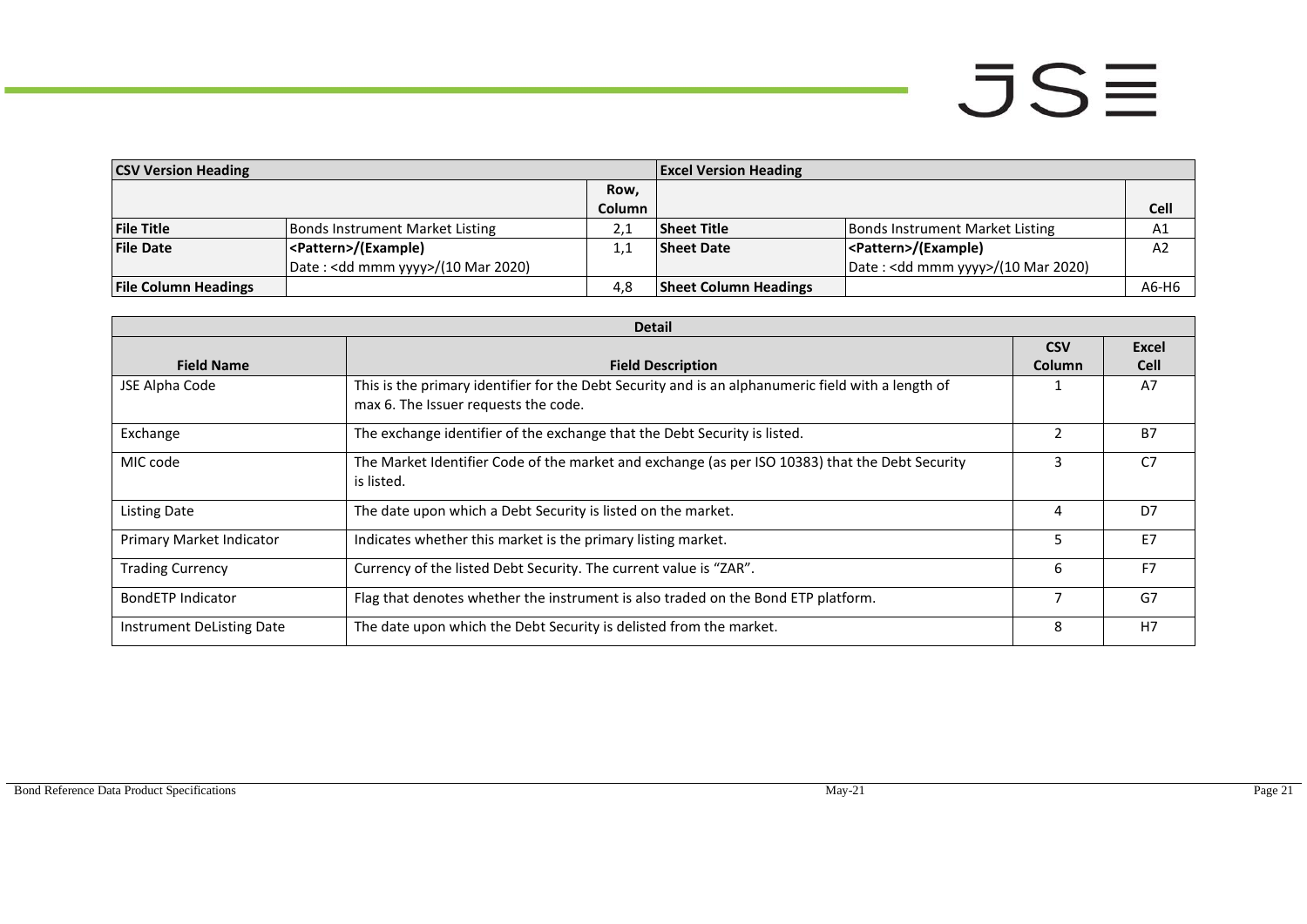#### **4.9 BOND INSTRUMENT SPLIT MATURITY**

| <b>CSV Version</b>     |                                        | <b>Excel Version</b>   |                                    |
|------------------------|----------------------------------------|------------------------|------------------------------------|
| <b>File Name</b>       | <b>Bonds Instrument Split Maturity</b> | Workbook name          | Bond Instrument Reference_YYYYMMDD |
|                        | Schedule YYYYMMDD                      |                        |                                    |
| File type              | <b>CSV</b>                             | File type              | XLS                                |
|                        |                                        | <b>Sheet Name</b>      | <b>Split Maturity Schedule</b>     |
| <b>Field delimiter</b> | Semi-Colon ";"                         | <b>Field delimiter</b> | n/a                                |
| <b>File delimiter</b>  | <b>Blank Row</b>                       | <b>Sheet delimiter</b> | <b>Blank Row</b>                   |
| <b>Total rows</b>      | Varies                                 | <b>Total rows</b>      | Varies                             |
| <b>Total columns</b>   | Fixed - 3                              | <b>Total cells</b>     | Fixed - 3                          |

| <b>CSV Version Heading</b>  |                                          |               | <b>Excel Version Heading</b> |                                    |       |
|-----------------------------|------------------------------------------|---------------|------------------------------|------------------------------------|-------|
|                             |                                          | Row,          |                              |                                    |       |
|                             |                                          | <b>Column</b> |                              |                                    | Cell  |
| <b>File Title</b>           | Bonds Instrument Split Maturity Schedule |               | <b>Sheet Title</b>           | Split Maturity Schedule            | A1    |
| <b>File Date</b>            | <pattern>/(Example)</pattern>            |               | <b>Sheet Date</b>            | <pattern>/(Example)</pattern>      | A2    |
|                             | Date: < dd mmm yyyy>/(10 Mar 2020)       | 1, 1          |                              | Date: < dd mmm yyyy>/(10 Mar 2020) |       |
| <b>File Column Headings</b> |                                          | $4.1 - 3$     | <b>Sheet Column Headings</b> |                                    | A6-C6 |

<span id="page-21-0"></span>

|                                          | <b>Detail</b>                                                                                                                              |               |              |
|------------------------------------------|--------------------------------------------------------------------------------------------------------------------------------------------|---------------|--------------|
|                                          |                                                                                                                                            | <b>CSV</b>    | <b>Excel</b> |
| <b>Field Name</b>                        | <b>Field Description</b>                                                                                                                   | <b>Column</b> | <b>Cell</b>  |
| JSE Alpha Code                           | This is the primary identifier for the Debt Security and is an alphanumeric field with a length of<br>max 6. The Issuer requests the code. |               | A7           |
| <b>Split Maturity Date</b>               | The split maturity date for the Debt Security that has split into new series.                                                              |               | <b>B7</b>    |
| Split Maturity Date Notes (Free<br>text) | Supporting notes relating to the split maturity date.                                                                                      |               |              |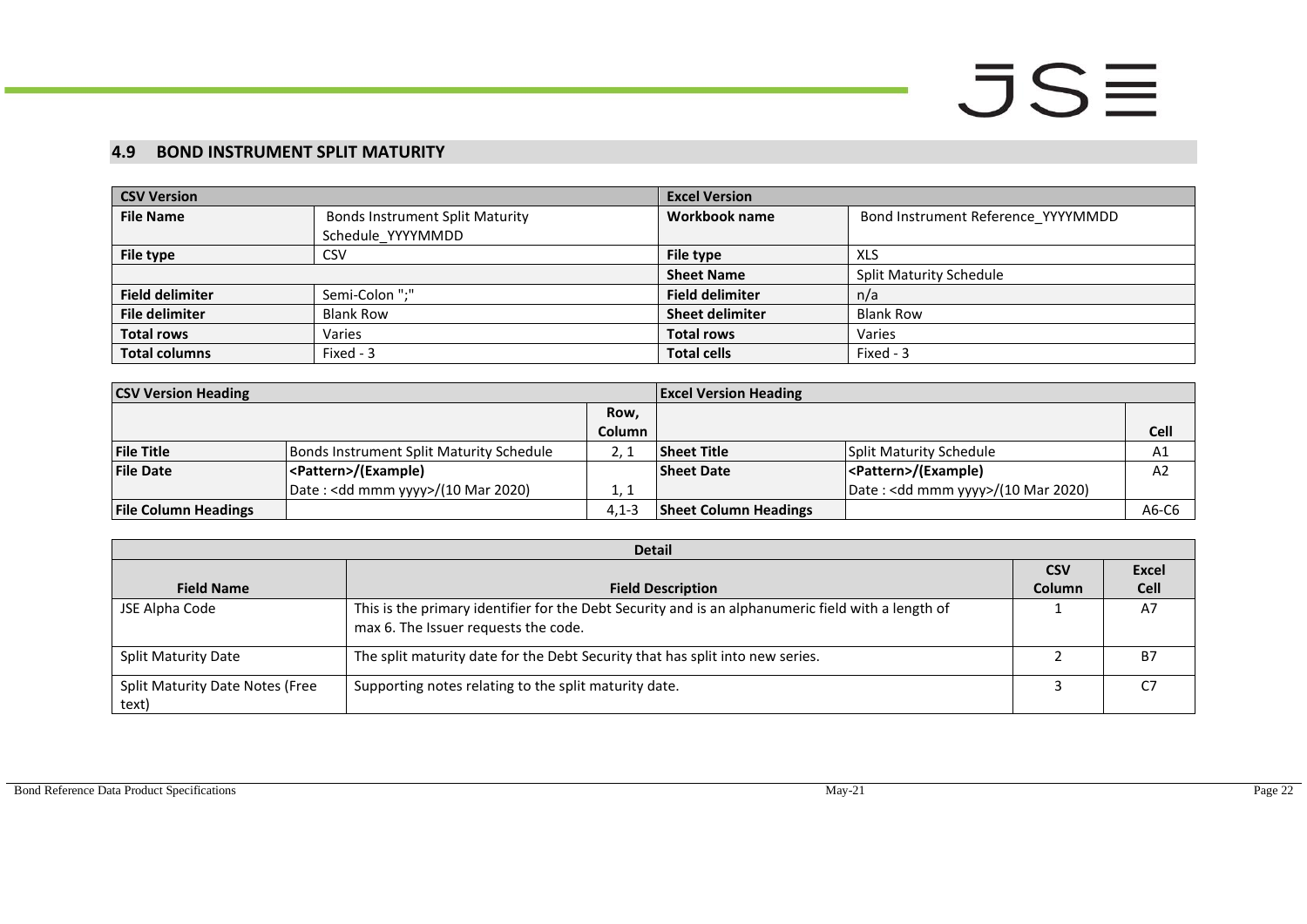#### **4.10 BOND INSTRUMENT REFERENCE INDEX**

| <b>CSV Version</b>     |                                   | <b>Excel Version</b>   |                                    |
|------------------------|-----------------------------------|------------------------|------------------------------------|
| <b>File Name</b>       | <b>Bonds Instrument Reference</b> | Workbook name          | Bond Instrument Reference_YYYYMMDD |
|                        | Index YYYYMMDD                    |                        |                                    |
| File type              | <b>CSV</b>                        | File type              | XLS                                |
|                        |                                   | <b>Sheet Name</b>      | Reference Index                    |
| <b>Field delimiter</b> | Semi-Colon ";"                    | <b>Field delimiter</b> | n/a                                |
| <b>File delimiter</b>  | <b>Blank Row</b>                  | <b>Sheet delimiter</b> | <b>Blank Row</b>                   |
| <b>Total rows</b>      | Varies                            | <b>Total rows</b>      | Varies                             |
| <b>Total columns</b>   | Fixed - 6                         | <b>Total cells</b>     | Fixed - 6                          |

| <b>CSV Version Heading</b>  |                                    | <b>Excel Version Heading</b> |                              |                                              |                |
|-----------------------------|------------------------------------|------------------------------|------------------------------|----------------------------------------------|----------------|
|                             |                                    | Row,                         |                              |                                              |                |
|                             |                                    | <b>Column</b>                |                              |                                              | Cell           |
| <b>File Title</b>           | Bonds Instrument Reference Index   |                              | <b>Sheet Title</b>           | Bonds Instrument Reference Index             | A <sub>1</sub> |
| <b>File Date</b>            | <pattern>/(Example)</pattern>      |                              | <b>Sheet Date</b>            | <pattern>/(Example)</pattern>                | A <sub>2</sub> |
|                             | Date: < dd mmm yyyy>/(10 Mar 2020) | 1, 1                         |                              | Date: <dd mmm="" yyyy="">/(10 Mar 2020)</dd> |                |
| <b>File Column Headings</b> |                                    | $4,1-6$                      | <b>Sheet Column Headings</b> |                                              | A6-F6          |

<span id="page-22-0"></span>

|                                | <b>Detail</b>                                                                                                                  |            |             |
|--------------------------------|--------------------------------------------------------------------------------------------------------------------------------|------------|-------------|
|                                |                                                                                                                                | <b>CSV</b> | Excel       |
| <b>Field Name</b>              | <b>Field Description</b>                                                                                                       | Column     | <b>Cell</b> |
| JSE Alpha Code                 | Primary identifier for the Debt Security and is an alphanumeric field with a length of max 6. The<br>Issuer requests the code. |            | A7          |
| Index Code                     | Index code identifier of the linked reference index                                                                            |            | <b>B7</b>   |
| Reference Index JSE Alpha Code | Alpha code identifier of the linked reference index                                                                            |            |             |
| <b>Instrument Name</b>         | Name of the linked reference index                                                                                             |            | D7          |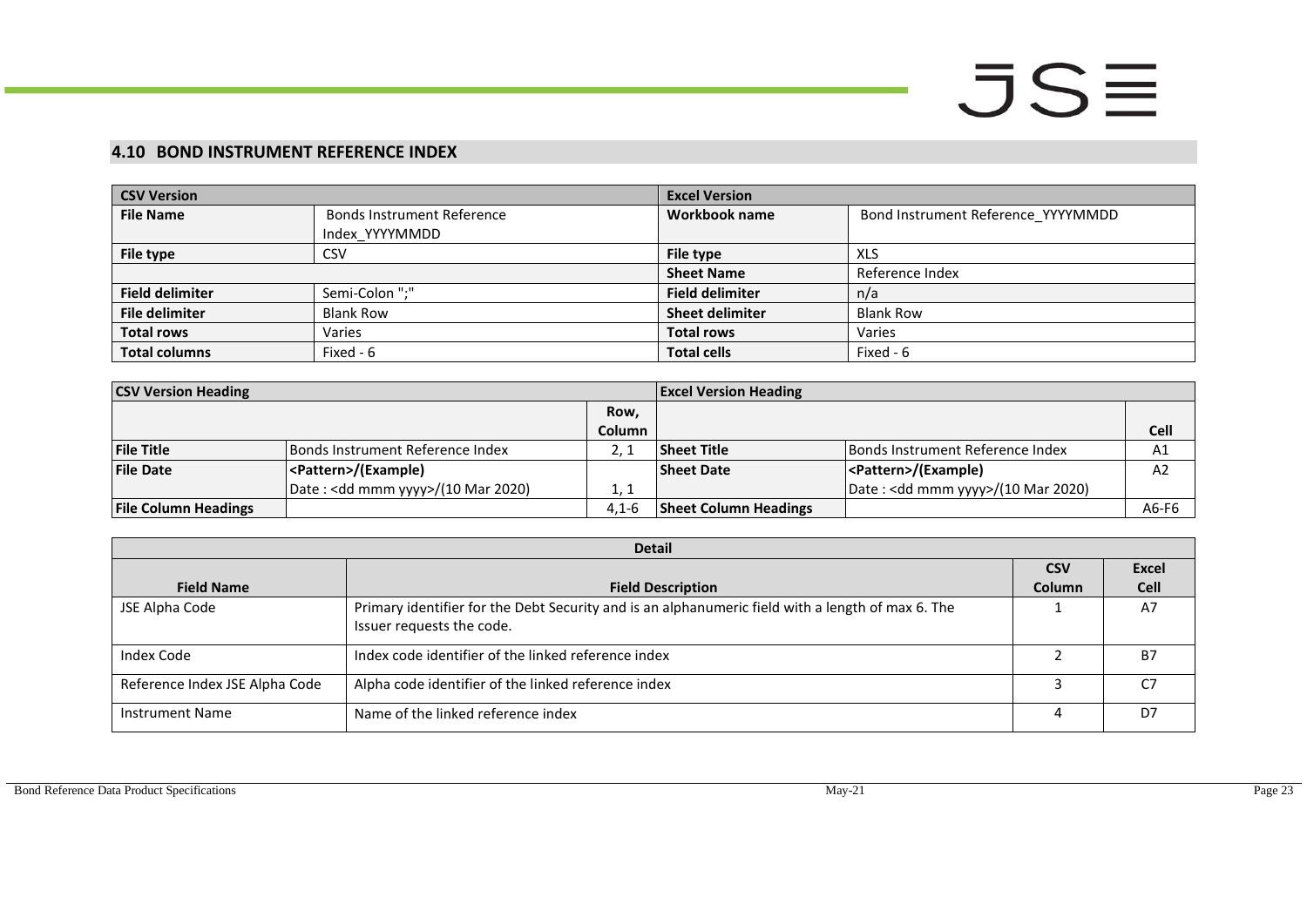|                     |                                                         |  | a martin |
|---------------------|---------------------------------------------------------|--|----------|
| Instrument Type     | Type of the linked reference index                      |  |          |
| Mixed Rate Note Leg | Indicates the leg that is linked to the reference index |  |          |

#### **4.11 BOND REFERENCE INSTRUMENT**

| <b>CSV Version</b>     |                                       | <b>Excel Version</b>   |                                    |
|------------------------|---------------------------------------|------------------------|------------------------------------|
| <b>File Name</b>       | Bonds Instrument Reference Instrument | Workbook name          | Bond Instrument Reference YYYYMMDD |
|                        | <b>YYYYMMDD</b>                       |                        |                                    |
| File type              | CSV                                   | File type              | XLS                                |
|                        |                                       | <b>Sheet Name</b>      | Reference Instrument               |
| <b>Field delimiter</b> | Semi-Colon ";"                        | <b>Field delimiter</b> | n/a                                |
| <b>File delimiter</b>  | <b>Blank Row</b>                      | <b>Sheet delimiter</b> | <b>Blank Row</b>                   |
| <b>Total rows</b>      | Varies                                | <b>Total rows</b>      | Varies                             |
| <b>Total columns</b>   | $Fixed-5$                             | <b>Total cells</b>     | Fixed - 5                          |

| <b>CSV Version Heading</b>  |                                       |               | <b>Excel Version Heading</b> |                                              |                     |
|-----------------------------|---------------------------------------|---------------|------------------------------|----------------------------------------------|---------------------|
|                             |                                       | Row,          |                              |                                              |                     |
|                             |                                       | <b>Column</b> |                              |                                              | Cell                |
| <b>File Title</b>           | Bonds Instrument Reference Instrument |               | <b>Sheet Title</b>           | <b>Bonds Instrument Reference</b>            | A1                  |
|                             |                                       | 2, 1          |                              | <b>Instrument</b>                            |                     |
| <b>File Date</b>            | <pattern>/(Example)</pattern>         |               | <b>Sheet Date</b>            | <pattern>/(Example)</pattern>                | A2                  |
|                             | Date: < dd mmm yyyy>/(10 Mar 2020)    | 1, 1          |                              | Date: <dd mmm="" yyyy="">/(10 Mar 2020)</dd> |                     |
| <b>File Column Headings</b> |                                       | $4,1 - 56$    | <b>Sheet Column Headings</b> |                                              | A6-E <del>F</del> 6 |

<span id="page-23-0"></span>

|                   | <b>Detail</b>                                                                                                                  |            |              |
|-------------------|--------------------------------------------------------------------------------------------------------------------------------|------------|--------------|
|                   |                                                                                                                                | <b>CSV</b> | <b>Excel</b> |
| <b>Field Name</b> | <b>Field Description</b>                                                                                                       | Column     | <b>Cell</b>  |
| JSE Alpha Code    | Primary identifier for the Debt Security and is an alphanumeric field with a length of max 6.<br>The Issuer requests the code. |            | A7           |

**Contract Contract Contract Contract**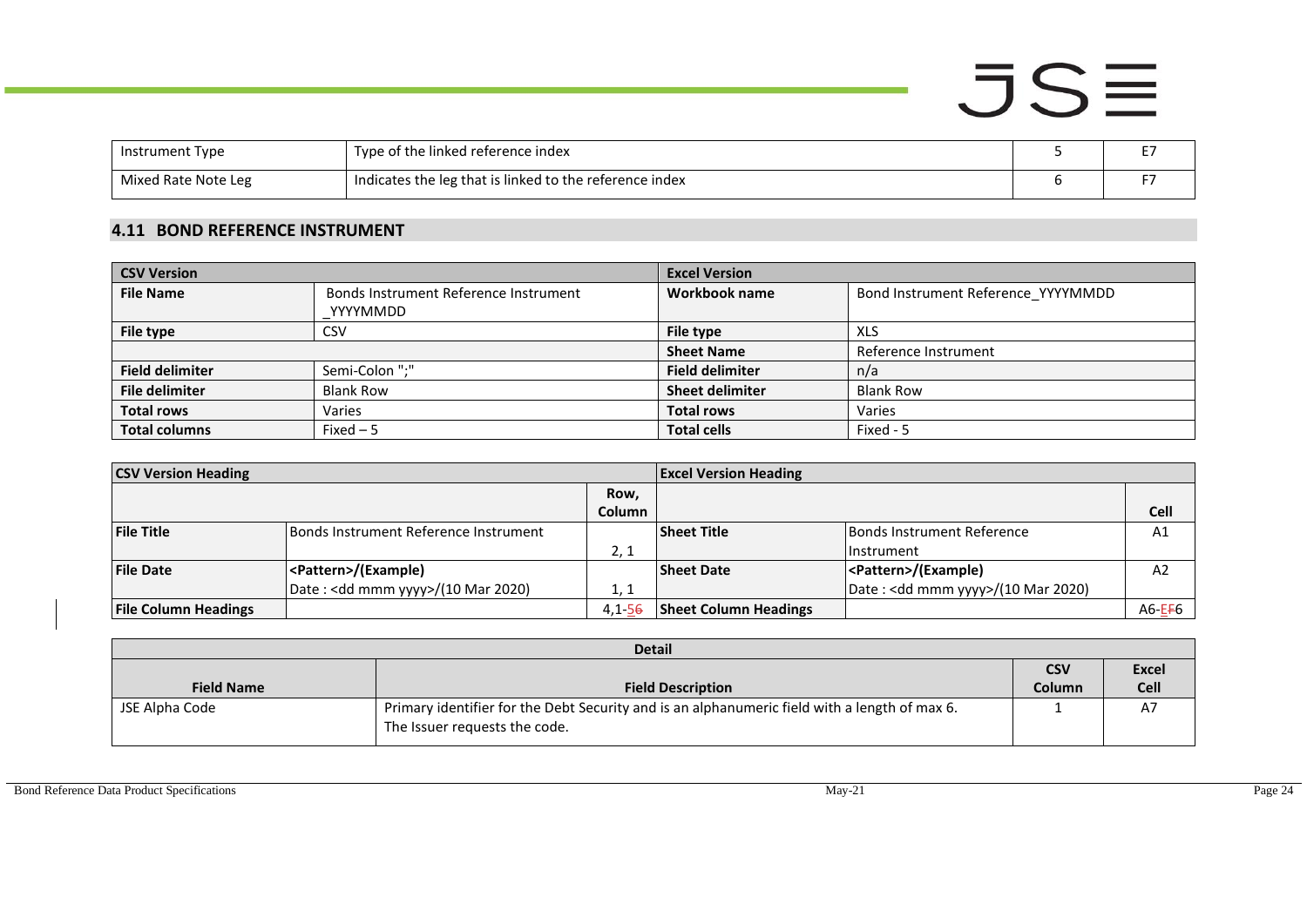| Reference Instrument JSE Alpha Code | Alpha code identifier of the linked reference instrument.                                                                                                                                                                                                                                                   |    | <b>B7</b> |
|-------------------------------------|-------------------------------------------------------------------------------------------------------------------------------------------------------------------------------------------------------------------------------------------------------------------------------------------------------------|----|-----------|
| <b>Instrument Name</b>              | Name of the linked reference instrument.                                                                                                                                                                                                                                                                    |    | C.7       |
| Instrument Type                     | Instrument type of the reference instrument.                                                                                                                                                                                                                                                                |    | D7        |
| <b>FYE Month</b>                    | Financial vearend month of the linked reference instrument.                                                                                                                                                                                                                                                 |    | £7        |
| <b>ISIN</b>                         | International Security Identification Number that the JSE generates for all South African<br>Instruments as the accredited National Numbering Agency for South Africa.                                                                                                                                      | 56 | EF7       |
|                                     | It is unique per instrument and a twelve-character number that consists of a two-letter<br>country code, followed by the nine-character alphanumerical national security identifier, and<br>a check digit. ISINs issued by the JSE for Debt Security instruments will have a "G" in the third<br>character. |    |           |

#### **4.12 BOND INSTRUMENT REFERENCE ENTITIES**

| <b>CSV Version</b>     |                                   | <b>Excel Version</b>   |                                    |
|------------------------|-----------------------------------|------------------------|------------------------------------|
| <b>File Name</b>       | <b>Bonds Instrument Reference</b> | Workbook name          | Bond Instrument Reference YYYYMMDD |
|                        | Entities YYYYMMDD                 |                        |                                    |
| File type              | <b>CSV</b>                        | File type              | XLS                                |
|                        |                                   | <b>Sheet Name</b>      | <b>Reference Entities</b>          |
| <b>Field delimiter</b> | Semi-Colon ";"                    | <b>Field delimiter</b> | n/a                                |
| <b>File delimiter</b>  | <b>Blank Row</b>                  | <b>Sheet delimiter</b> | <b>Blank Row</b>                   |
| <b>Total rows</b>      | Varies                            | <b>Total rows</b>      | Varies                             |
| <b>Total columns</b>   | Fixed $-26$                       | <b>Total cells</b>     | Fixed - $26$                       |

<span id="page-24-0"></span>

| <b>CSV Version Heading</b> |                                      | <b>Excel Version Heading</b> |                    |                                            |             |
|----------------------------|--------------------------------------|------------------------------|--------------------|--------------------------------------------|-------------|
|                            |                                      | Row,                         |                    |                                            |             |
|                            |                                      | Column                       |                    |                                            | <b>Cell</b> |
| <b>File Title</b>          | Bonds Instrument Reference Entities_ |                              | <b>Sheet Title</b> | <b>Bonds Instrument Reference Entities</b> | A1          |
| <b>File Date</b>           | <pattern>/(Example)</pattern>        |                              | <b>Sheet Date</b>  | <pattern>/(Example)</pattern>              | A2          |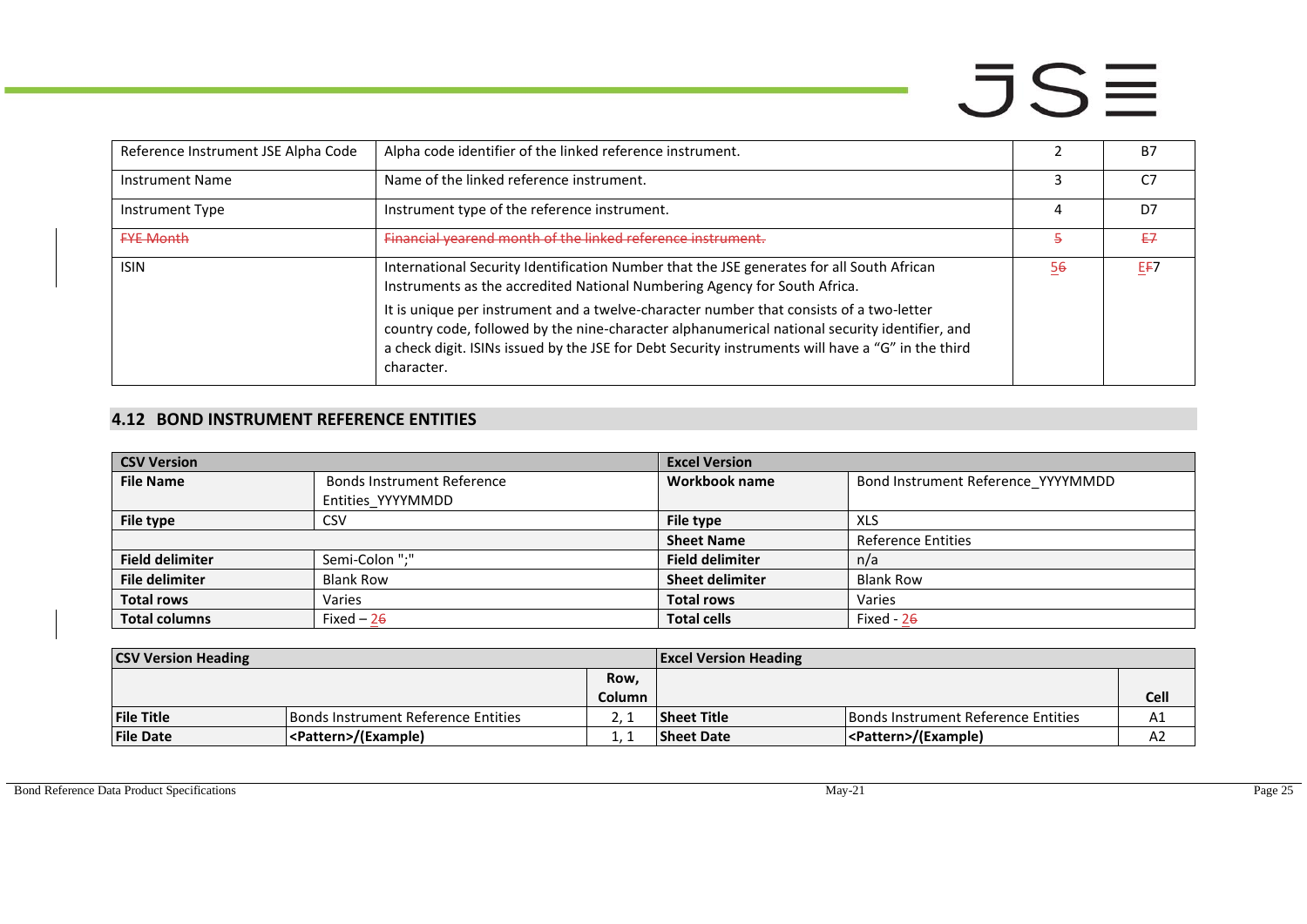|                             | □   Date : <dd mmm="" yyyy="">/(10 Mar 2020)</dd> |         |                              | Date : <dd mmm="" yyyy="">/(10 Mar<br/>2020)</dd> |             |
|-----------------------------|---------------------------------------------------|---------|------------------------------|---------------------------------------------------|-------------|
| <b>File Column Headings</b> |                                                   | 4,1 Z t | <b>Sheet Column Headings</b> |                                                   | $A6 - B F6$ |

| <b>Detail</b>                          |                                                                                                                                |            |                |  |
|----------------------------------------|--------------------------------------------------------------------------------------------------------------------------------|------------|----------------|--|
|                                        |                                                                                                                                | <b>CSV</b> | <b>Excel</b>   |  |
| <b>Field Name</b>                      | <b>Field Description</b>                                                                                                       | Column     | <b>Cell</b>    |  |
| JSE Alpha Code                         | Primary identifier for the Debt Security and is an alphanumeric field with a length of max 6. The<br>Issuer requests the code. |            | A7             |  |
| Institution Name                       | Name of the linked reference entity.                                                                                           |            | <b>B7</b>      |  |
| <b>Reference Entity JSE Alpha Code</b> | Alpha code identifier of the linked reference entity.                                                                          | 3          | CZ             |  |
| Entity / Role Type                     | Type of the linked reference entity.                                                                                           |            | $\overline{P}$ |  |
| Role Sub Type                          | Sub-type of the linked reference entity.                                                                                       | 5          | F7             |  |
| <b>FYE Month</b>                       | Financial yearend month of the linked reference entity.                                                                        | 6          | F7             |  |

#### **4.13 BOND INSTRUMENT REFERENCE GUARANTOR**

<span id="page-25-0"></span>

| <b>CSV Version</b>     |                                   | <b>Excel Version</b>   |                                    |  |  |
|------------------------|-----------------------------------|------------------------|------------------------------------|--|--|
| <b>File Name</b>       | <b>Bonds Instrument Reference</b> | Workbook name          | Bond Instrument Reference_YYYYMMDD |  |  |
|                        | Guarantor YYYYMMDD                |                        |                                    |  |  |
| File type              | CSV                               | File type              | XLS                                |  |  |
|                        |                                   | <b>Sheet Name</b>      | <b>Bonds Instrument Guarantor</b>  |  |  |
| <b>Field delimiter</b> | Semi-Colon ";"                    | <b>Field delimiter</b> | n/a                                |  |  |
| File delimiter         | <b>Blank Row</b>                  | <b>Sheet delimiter</b> | <b>Blank Row</b>                   |  |  |
| <b>Total rows</b>      | Varies                            | <b>Total rows</b>      | Varies                             |  |  |
| <b>Total columns</b>   | Fixed - $35$                      | <b>Total cells</b>     | Fixed - $35$                       |  |  |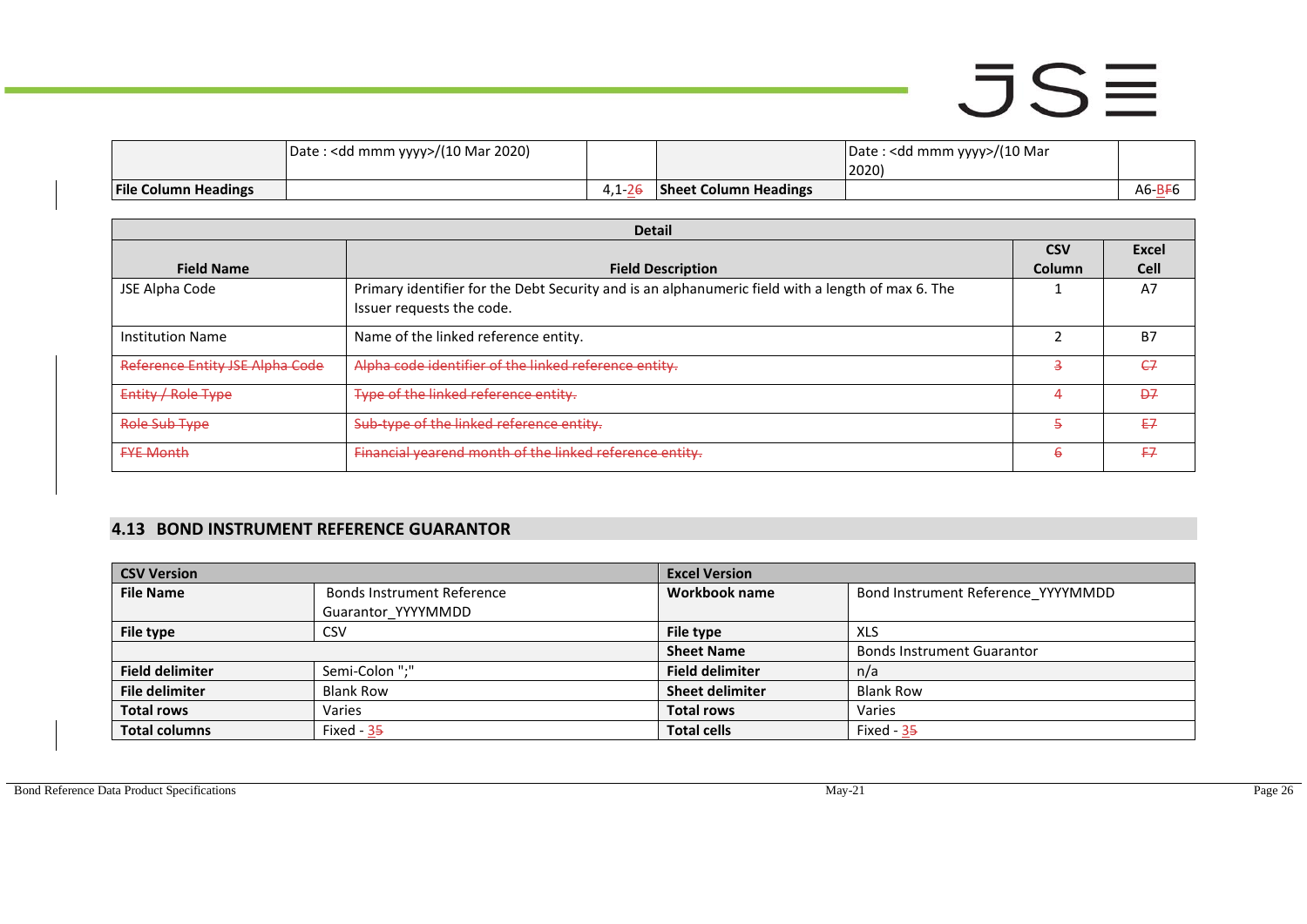| <b>CSV Version Heading</b>  |                                              | <b>Excel Version Heading</b> |                              |                                    |                     |
|-----------------------------|----------------------------------------------|------------------------------|------------------------------|------------------------------------|---------------------|
|                             |                                              | Row.                         |                              |                                    |                     |
|                             |                                              | Column                       |                              |                                    | Cell                |
| <b>File Title</b>           | Bonds Instrument Guarantor                   |                              | <b>Sheet Title</b>           | Bonds Instrument Guarantor         | A1                  |
| <b>File Date</b>            | <pattern>/(Example)</pattern>                |                              | <b>Sheet Date</b>            | <pattern>/(Example)</pattern>      | A <sub>2</sub>      |
|                             | Date: <dd mmm="" yyyy="">/(10 Mar 2020)</dd> | 1. 1                         |                              | Date: < dd mmm yyyy>/(10 Mar 2020) |                     |
| <b>File Column Headings</b> |                                              | $4.1 - 35$                   | <b>Sheet Column Headings</b> |                                    | A6-C <del>E</del> 6 |

| <b>Detail</b>                   |                                                                                                   |               |                |  |  |
|---------------------------------|---------------------------------------------------------------------------------------------------|---------------|----------------|--|--|
|                                 |                                                                                                   | <b>CSV</b>    | <b>Excel</b>   |  |  |
| <b>Field Name</b>               | <b>Field Description</b>                                                                          | <b>Column</b> | <b>Cell</b>    |  |  |
| JSE Alpha Code                  | Primary identifier for the Debt Security and is an alphanumeric field with a length of max 6. The |               | A7             |  |  |
|                                 | Issuer requests the code.                                                                         |               |                |  |  |
| Guarantor Name                  | Name of the linked Guarantor.                                                                     |               | B <sub>7</sub> |  |  |
| <b>Guarantor JSE Alpha Code</b> | Alpha code identifier of the linked Guarantor.                                                    | <u>23</u>     | B <sub>E</sub> |  |  |
| Entity / Role Type              | Type of the linked Guarantor.                                                                     | 34            | CP7            |  |  |

#### **4.14 BOND INSTRUMENT REFERENCE MIXED RATE**

An Instrument can be issued as a Mixed Rate Note; meaning that for the first defined period the debt instrument pays a specific type of coupon and then for the next defined period changes to another type of coupon payment. These different periods are referred to as legs. The number of legs for Mixed Rate Notes are typically two legs but could increase over time.

Refer to the Coupon General Section for the meaning of the fields.

<span id="page-26-0"></span>

| <b>CSV Version</b> |                                                    | <b>Excel Version</b> |                                    |  |
|--------------------|----------------------------------------------------|----------------------|------------------------------------|--|
| <b>File Name</b>   | Bonds Instrument Mixed Rate YYYYMMDD<br>Sheet name |                      | Bond Instrument Reference YYYYMMDD |  |
| File type          | <b>CSV</b>                                         | File type            | XLS                                |  |
|                    |                                                    | <b>Sheet Name</b>    | <b>Bonds Instrument Guarantor</b>  |  |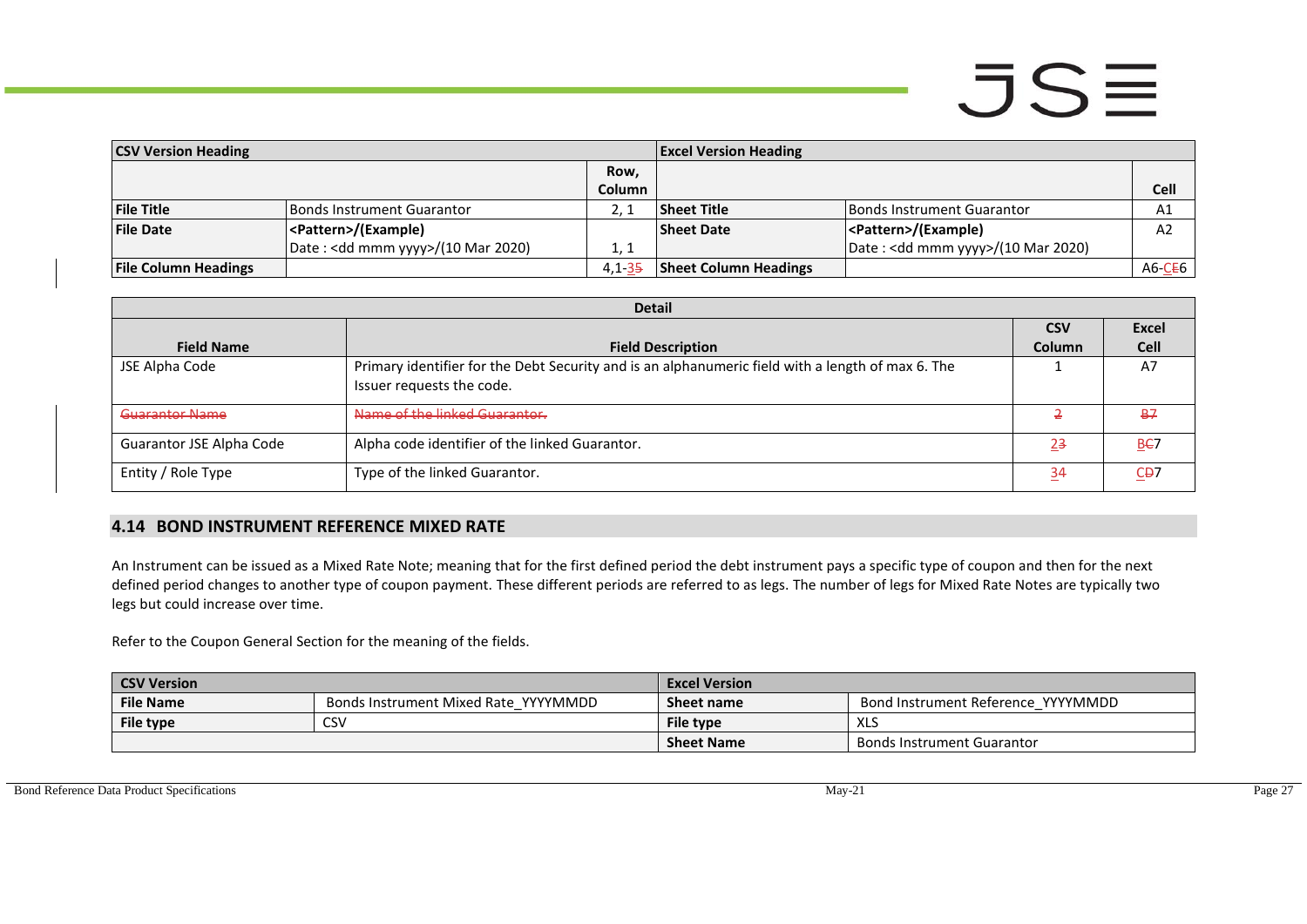- 1

| <b>Field delimiter</b> | Semi-Colon ":"   | <b>Field delimiter</b> | n/a        |
|------------------------|------------------|------------------------|------------|
| File delimiter         | <b>Blank Row</b> | <b>Sheet delimiter</b> | Blank Row  |
| <b>Total rows</b>      | Varies           | <b>Total rows</b>      | Varies     |
| <b>Total columns</b>   | Fixed - 21       | <b>Total cells</b>     | Fixed - 21 |

| <b>CSV Version Heading</b>  |                                              | <b>Excel Version Heading</b> |                              |                                              |                |
|-----------------------------|----------------------------------------------|------------------------------|------------------------------|----------------------------------------------|----------------|
|                             |                                              | Row,                         |                              |                                              |                |
|                             |                                              | Column                       |                              |                                              | <b>Cell</b>    |
| <b>File Title</b>           | Bonds Instrument Mixed Rate                  |                              | <b>Sheet Title</b>           | <b>IBonds Instrument Mixed Rate</b>          | A1             |
| <b>File Date</b>            | <pattern>/(Example)</pattern>                |                              | <b>Sheet Date</b>            | <pattern>/(Example)</pattern>                | A <sub>2</sub> |
|                             | Date: <dd mmm="" yyyy="">/(10 Mar 2020)</dd> |                              |                              | Date: <dd mmm="" yyyy="">/(10 Mar 2020)</dd> |                |
| <b>File Column Headings</b> |                                              | $4.1 - 21$                   | <b>Sheet Column Headings</b> |                                              | A6-U6          |

| <b>Detail</b>               |                                                                                                                                               |                             |                      |  |
|-----------------------------|-----------------------------------------------------------------------------------------------------------------------------------------------|-----------------------------|----------------------|--|
| <b>Field Name</b>           | <b>Field Description</b>                                                                                                                      | <b>CSV</b><br><b>Column</b> | Excel<br><b>Cell</b> |  |
| JSE Alpha Code              | Primary identifier for the Debt Security and is an alphanumeric field with a length of max 6. The<br>Issuer requests the code.                |                             | A7                   |  |
| Leg Number                  | The number of the Coupon Rate for the leg.                                                                                                    | $\mathcal{P}$               | <b>B7</b>            |  |
| Leg Start Date              | The Mixed Rate Coupon leg start date for the leg.                                                                                             | 3                           | C <sub>7</sub>       |  |
| Leg End Date                | The Mixed Rate Coupon leg end date for the leg.                                                                                               | 4                           | D7                   |  |
| Leg Coupon Frequency        | The Mixed Rate Coupon leg frequency for the leg.                                                                                              | 5                           | E7                   |  |
| Leg Business Day Convention | The Mixed Rate Coupon leg indication as to how the payment / maturity will be treated if it<br>should fall on a non-business day for the leg. | 6                           | F7                   |  |
| Leg Coupon Rate             | The Mixed Rate Coupon rate for the leg.                                                                                                       | 7                           | G7                   |  |
| Leg Coupon Payment Type     | Same as Coupon Payment type. Just that its used for a Mixed Rate note Bond to denote the field<br>at the Leg level.                           | 8                           | H7                   |  |